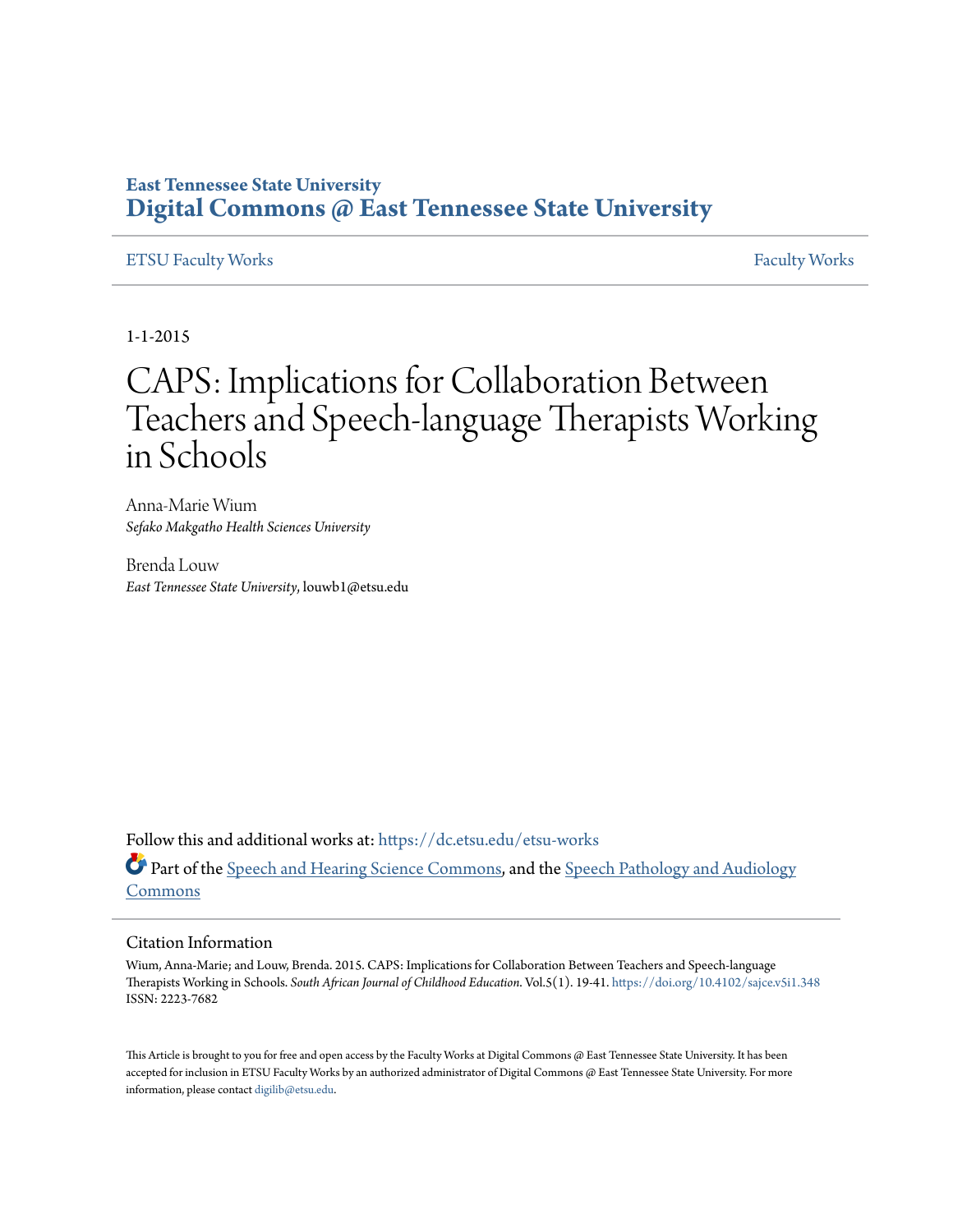# CAPS: Implications for Collaboration Between Teachers and Speechlanguage Therapists Working in Schools

**Copyright Statement**

© 2015 Anna-Marie Wium, Brenda Louw

### **Creative Commons License**

**[Creative](http://creativecommons.org/licenses/by/4.0/) This work is licensed under a** [Creative Commons Attribution 4.0 License.](http://creativecommons.org/licenses/by/4.0/) Attribution 4.0 License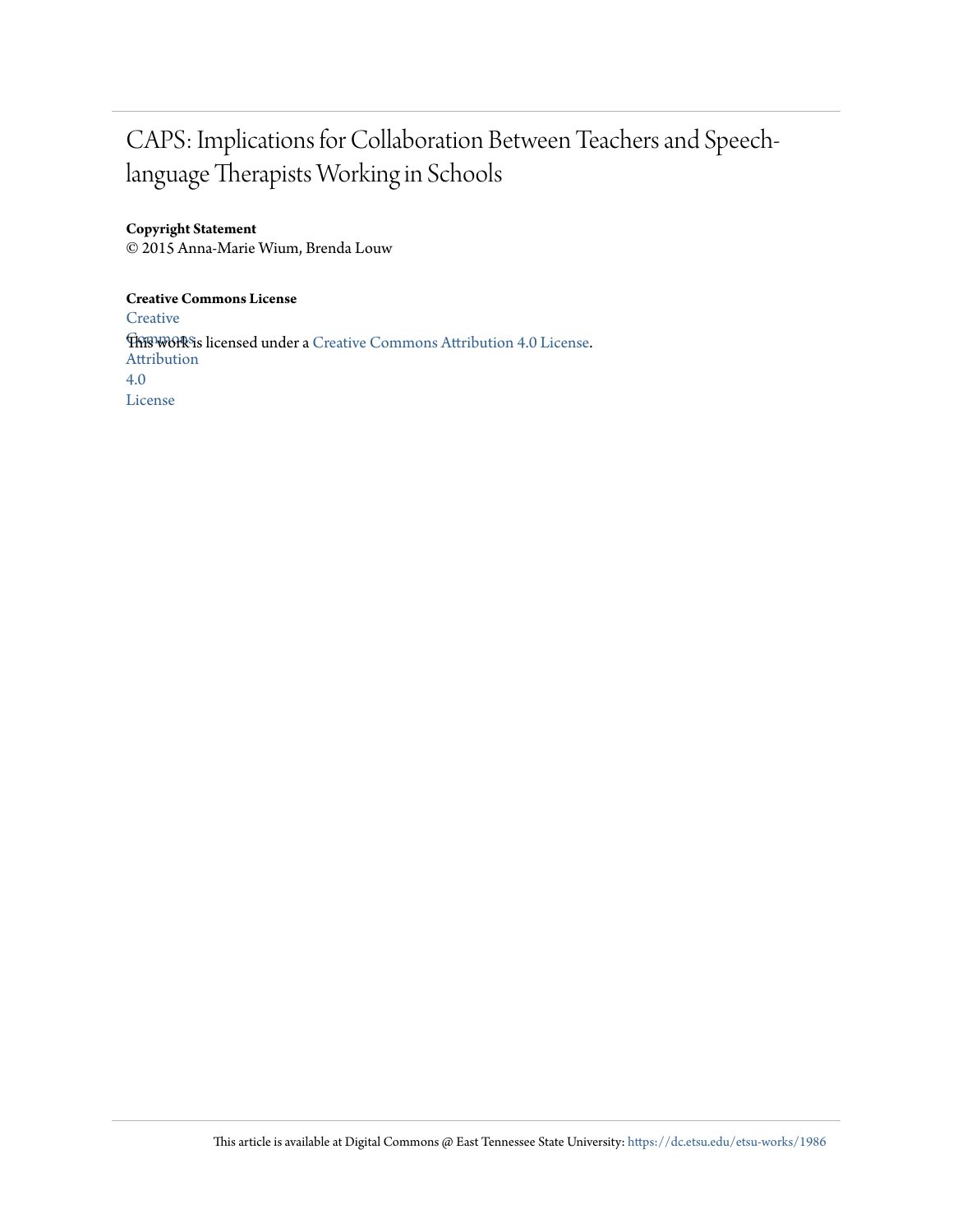# The South African national school curriculum: Implications for collaboration between teachers and speech-language therapists working in schools

*Anna-Marie Wium, Sefako Makgatho Health Sciences University.\**

*Brenda Louw, East Tennessee State University.*

#### Abstract

*This critical review addresses the implications of the Curriculum and Assessment Plan Statement (CAPS) for collaboration between teachers and speech-language therapists (SLTs) in schools. A historical perspective on changes in the roles and responsibilities of SLTs is provided, reflecting a shift from supporting the child to supporting the teacher. Based on the role of SLTs and audiologists in schools, an innovative approach to the support of teachers is conceptualized. The curriculum content and methods support learners who experience challenges and barriers to learning in main stream classrooms. The implementation of the curriculum necessitates close collaboration between teachers and SLTs in order to ensure the best possible outcomes for all learners. This collaboration is reviewed by identifying the benefits of, and barriers to, the process, as well as crucial areas of collaboration. Inclusive education is mandated by White Paper 6, and collaborative support of teachers by SLTs is presented from the learners' perspective*  within the context of the curriculum. An example of teacher support through the *response to intervention (RTI) approach is described.* 

**Keywords:** South African school curriculum, collaboration, inclusive education, teachers, speech-language therapists

*\*Email address: anna-marie.wium@smu.ac.za.*

**South African Journal of Childhood Education | 2015 5(1): 19-41 | ISSN: 2223-7674 |© UJ**



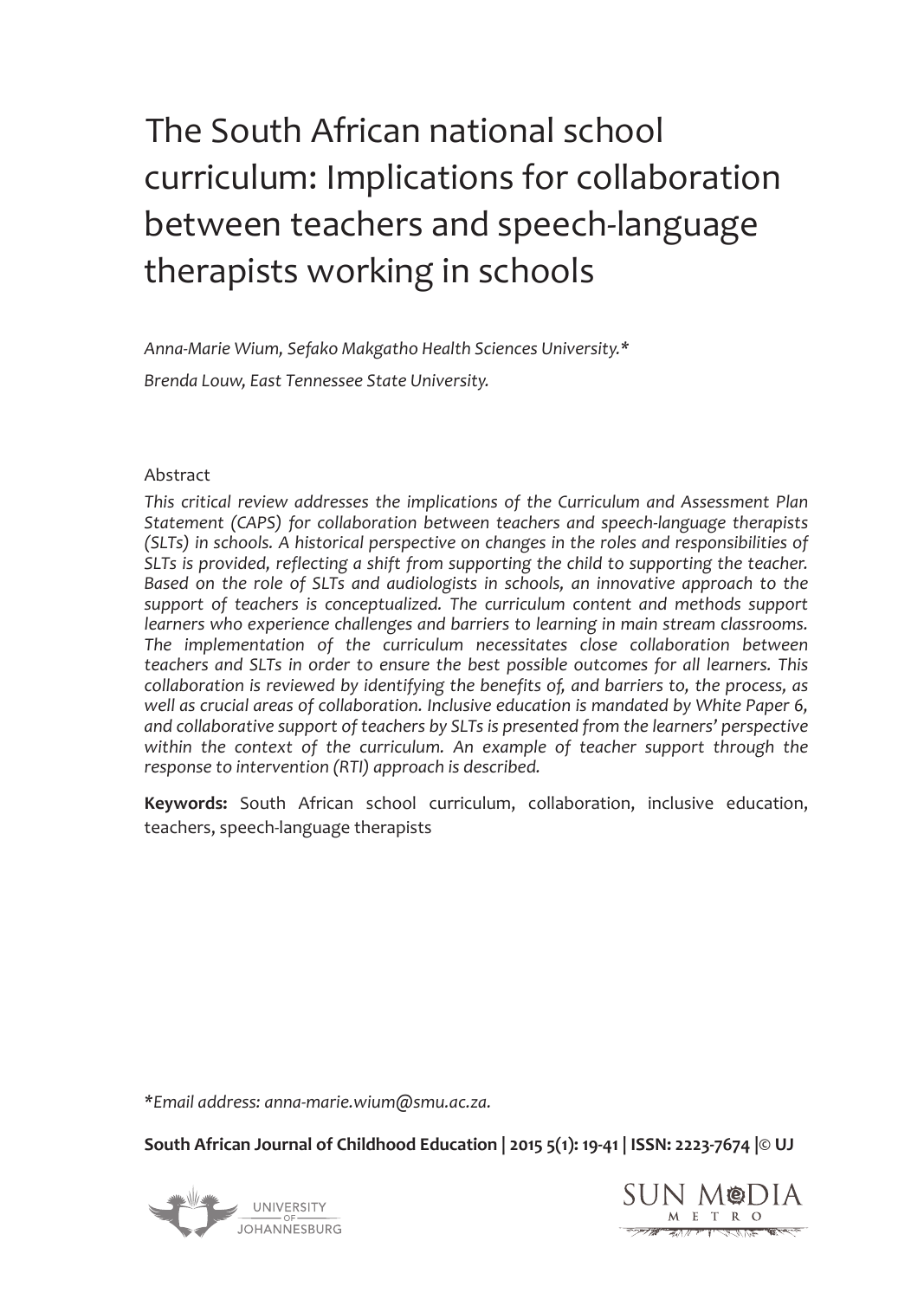## **Introduction**

The broad aim of the national Department of Basic Education's (DBE) *Curriculum and Assessment Plan Statement* (CAPS) is to develop, maintain and support a South African school education system for the 21st century (RSA DBE 2010a). The vision of the DBE is that all learners should be able to learn, and that inclusivity should therefore become a central part of the organization, planning and teaching at all schools in the country (RSA DBE 2010b; RSA DoE 2002). CAPS envisions closing the divide between learners in poor schools and their well-resourced counterparts, and identifying and addresssing the various barriers or challenges to learning. In terms of the CAPS document, which is based on inclusive education policies, learners who experience challenges and barriers to learning must receive the necessary support to enable them to learn in mainstream classrooms (RSA DoE 2001a; RSA DoE 2001b).

Speech-language therapists (SLTs) and audiologists have a long history of providing services to learners within the school context. However, this role has changed over the years. *White Paper 6* (RSA DoE 2001b) and CAPS (RSA DBE 2010a) have led to a shift from supporting individual children to supporting all learners as well as teachers.

Given the changing educational landscape in South Africa, the question that arises is: how can teachers and SLTs collaborate to ensure the best educational outcomes for learners? The purpose of this article is to provide a critical review of the role of SLTs in schools and their collaboration with teachers, and to propose innovative ways for teachers and SLTs to collaborate within the CAPS framework. A historical overview of the changing role of SLTs in schools provides a backdrop for understanding their current role. The historical perspective is presented by contrasting the service provision by SLTs in the pre- and post-apartheid eras.

# **Background: Historical perspective**

### **Speech-language therapy and audiology services prior to 1994**

South Africa withdrew from the Commonwealth in 1961, and was under National Party rule until 1994. This period was characterized by an ideology of racial segregation and racial inequality, which was especially evident in educational service provision. Apart from a racially segregated education system, there were two separate education systems for mainstream and special education, also characterized by racial disparity. This resulted in a fragmented education system, with large numbers of learners being excluded from mainstream education (Naicker 2000). In addition, the fragmented and inequitable education system adversely affected the professional training of many teachers.

During this period, speech-language therapists and audiologists (SLTAs) were employed by either the provincial departments of education, under the auspices of the School Psychological Services, or in special schools. Such services were however mainly available to white children, and therefore the majority of the school-going population was at a disadvantage. At that time, speech and language therapy professionals were dually qualified as both speech-language therapists and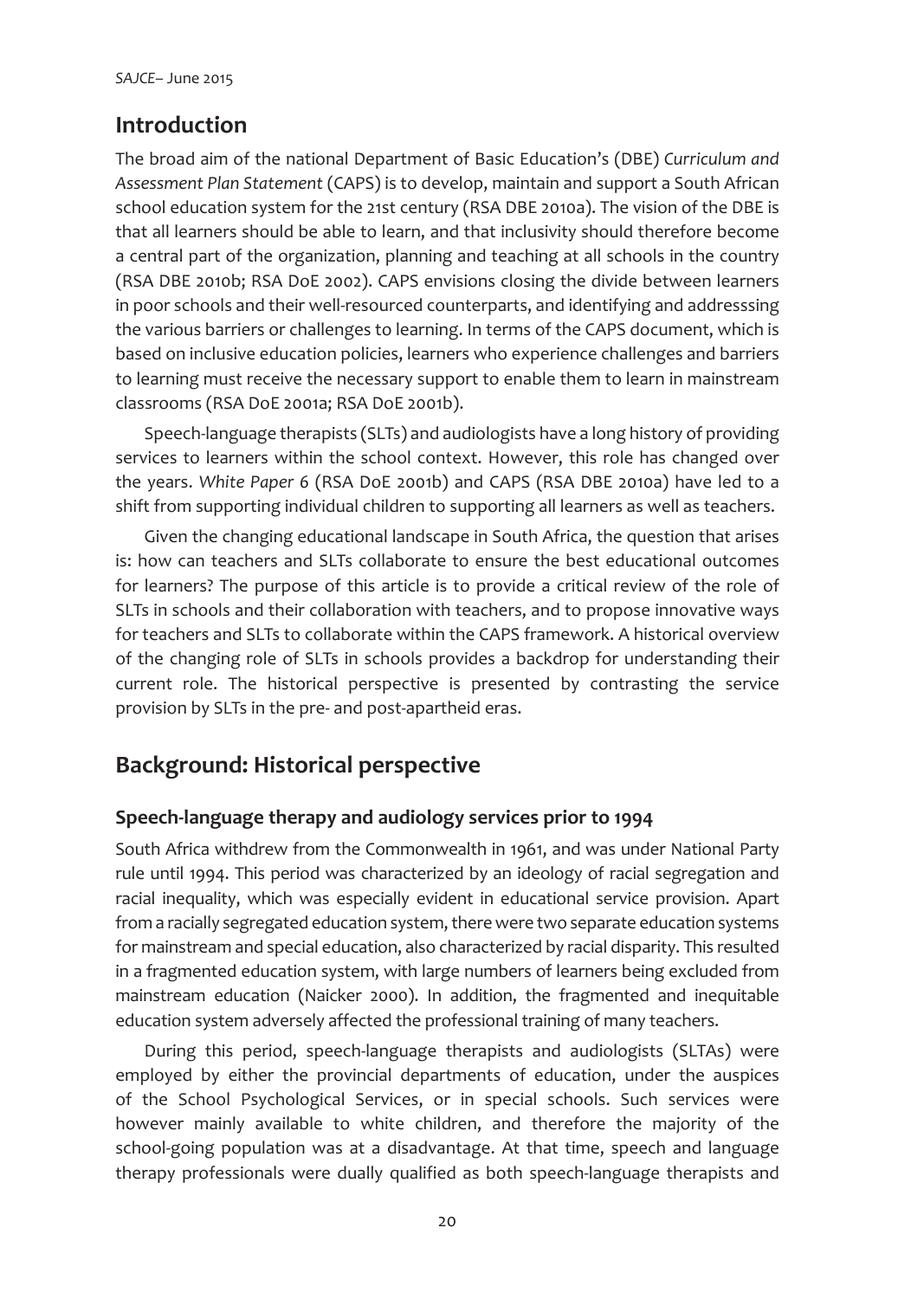audiologists, and were required to provide services in both disciplines. In mainstream as well as special education, the traditional role of these professionals was to identify learners who presented with speech, language, and hearing problems and provide the relevant therapy to treat them, or to refer them for further assessment and testing (Kathard, Jordaan, Moonsamy et al 2011).

Prior to 1994, the services provided by SLTAs were based on a deficit approach, according to which individual learners were supported because they had a speech/ hearing *problem*. Learners were taken out of their classrooms (individually or in small groups) to receive therapy in a separate room assigned for use by staff from School Psychological Services (which often implied the staff room, a store room, or a dressing room behind the stage in the school hall). Therapists, who were employed by one of the then four provincial departments of education, were required to visit schools on a weekly basis. Their caseloads consisted mainly of learners experiencing speech and language problems, for example, articulation, language delays, dysfluency, learning and reading problems (dyslexia), and, occasionally, voice and resonance problems due to a cleft lip or palate. They also performed hearing screening and referred learners who were considered to be at risk for further testing at government hospitals, university clinics or audiology practices (Kathard et al 2011).

Although children with learning problems were referred to the visiting speech therapist, those who required support in language acquisition related to multilingualism did not become a priority until the early 1990s, when these issues were addressed in the international arena of speech-language pathology. The subject field of emergent literacy (including phonological awareness) also started developing during the 1990s (Van Kleeck, Gillam & McFadden 1998). Prevention as a role and responsibility of the SLTA was only emerging, and there were no prevention approaches for learning problems due to currently known risk factors (for example, illiterate parents, unemployment, poverty, HIV/AIDS, etcetera).

Learners with specific disabilities were placed in *special schools*, which were also segregated. Special schools for white children provided a wide range of therapies to meet individual pupils' needs. Under the governing system of the time, learners in schools for so-called 'Coloured', Indian and African children did not receive similar support and mostly had to rely on their teachers, who were not adequately trained to assume this responsibility (Ratshitanga 2007).

#### **Speech-language therapy and audiology services since 1994**

Under the new political dispensation that came into being in 1994, the national Department of Education declared that "all learners (ages 0-9) should be provided with life skills and communication skills" (RSA DoE 1995:3). Children and youth with learning disabilities were to be supported in full-service schools, where they would be integrated with typically developing learners but have access to the support they need, provided to them at school. A small minority of severe cases requiring more intense and specialised support would be placed in special schools (RSA DoE 2008).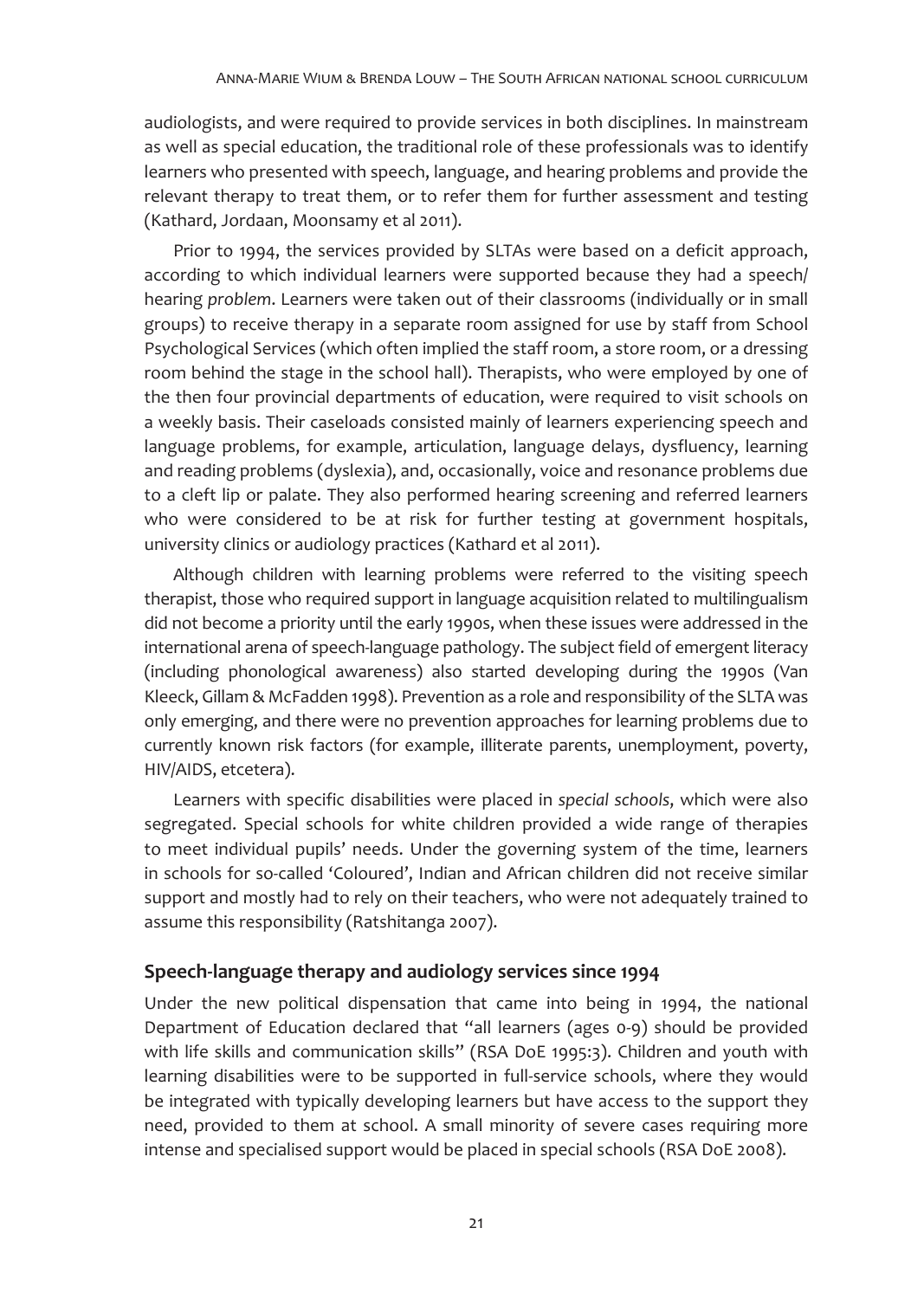Notwithstanding the above provisions, *Education White Paper 6 on Special Needs Education: Building an Inclusive Education and Training System*, which was launched in 2001 (RSA DoE 2001a), acknowledges that *all* learners need support. As the task of supporting each learner to learn falls to teachers, teachers themselves also require support. The CAPS documents, based on *White Paper 5* (RSA DoE 2001a:Section 1.1.1) and *White Paper 6* (RSA DoE 2001a:Section 1.1.5), requires a shift from previous models of supporting only the individual child (from the perspective of a deficit model) to supporting the teacher in order to prevent and eliminate learning problems in all learners. *White Paper 6* stipulates that such support should include the provision of training, mentoring, monitoring, and consultation. Such education policies necessitated expanding the role of the SLT working in the educational environment to include teacher support.

Another change that has impacted the role of the speech-language therapist/ audiologist (SLTA) in schools is that, since the early 2000s, dual training programmes have been phased out and professionals now qualify as either SLTs or audiologists. Educational audiology is currently being emphasized in audiology programmes, and will become increasingly relevant in inclusive settings (EAA 2009), partly because of current (neuroscience) research that demonstrates the crucial role of phonology in learning to read (Yoncheva, Wise & McCandliss 2015).

## **The professional roles of the school-based SLT and audiologist**

Given the separate training programmes of SLTs and audiologists in South Africa, the respective roles of these professionals will be discussed separately.

#### **The role of SLTs in schools**

The responsibilities of SLTs in schools are varied (Paul & Norbury 2012) and include the entire spectrum of professional tasks that are required by the American Speech and Hearing Association (ASHA 2010). It is therefore necessary to differentiate between SLTs' critical roles, the range of their responsibilities, collaboration and leadership. The critical roles require SLTs to work across all grade levels in schools (Grade R to Grade 12) and address a range of disorders, including, for example, language, articulation, fluency, voice/resonance and swallowing disorders). These disorders may also require the SLT to provide counselling and educational services to families, caregivers, and others (ibid).

SLTs' expertise is further required for children and youth with cognitive communication disorders, as well as for individuals with limited or no verbal communication who require augmentative and alternative communication systems (AAC). SLTs have to ensure educational relevance by addressing personal, social/emotional, academic, and vocational needs that could affect academic performance. As part of a multidisciplinary team that supports learners, SLTs can contribute to the curriculum by supporting learners (particularly those who experience barriers to learning) to acquire linguistic and metalinguistic skills as foundation for learning (ASHA 2010).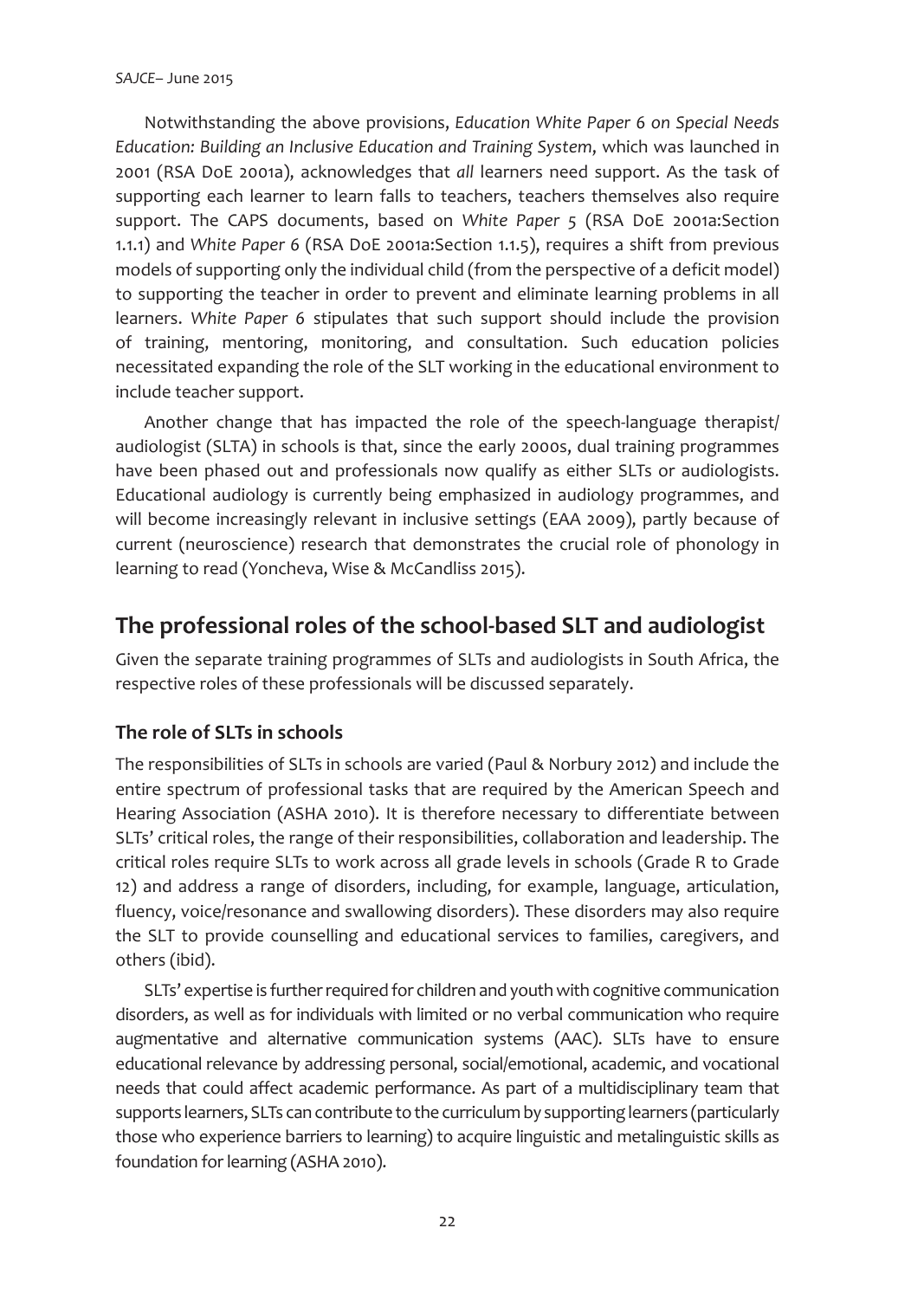The traditional responsibilities of SLTs include:

- *• Prevention:* The primary focus of SLTs working in schools is to prevent speech, hearing and communication disorders. Prevention is particularly important, as communication is central to the social, emotional and academic development of young children (Owens 2002). Considering SLTs knowledge of language, emergent literacy and phonology, prevention is best provided in the preschool and foundation phase, with suitable intervention for literacy development. SLTs contribute to the prevention of academic failure by employing evidence-based practice. Prevention not only requires SLTs to support all learners in literacy, which is of particular importance in the foundation phase, but to collaborate with teachers as well.
- *• Assessment:* SLTs screen, identify and assess learners with language, learning and communication problems in collaboration with other professionals (for example, teachers, occupational therapists, physiotherapists, psychologists and remedial specialists) and parents. It is important that they distinguish between a language disorder and language difference, which requires recognition that some learners come from disadvantaged backgrounds and/or had inadequate prior instruction (RSA DoE 1997; RSA DoE 2002). Referrals for special education should be based on multiple assessment results.
- *• Intervention*: The supportive role of the SLT in the school context entails support to both learners and teachers (ASHA 2010).. SLTs have to manage speech and communication problems (including learning problems) and provide culturally competent services based on their specialised knowledge of and skills in language acquisition. Intervention should be provided in accordance with the age and particular needs of learners, and should be culturally relevant (ASHA 2010). Learners with more severe disabilities may require individual attention that is more clinical in nature (for example, learners with dysphagia or those functioning on the autism spectrum).
- *• Data collection:* Intervention requires that SLTs engage in effective data collection and analyses practices in order to design suitable programmes for individual as well as all other learners (RSA DBE 2012).
- *• Programme design:* SLTs need to launch school-wide programmes that use a continuum of service delivery models that relate to all learners, including those with disabilities (ASHA 2010). Such programmes may range from whole-class teaching (for example, team teaching) to facilitate the development of language skills in all learners, to providing individual support for learners who require more intensive intervention (for example, learners with dysphagia).
- *• Compliance:* The education environment requires SLTs to comply with government policies (for example, national and provincial regulations) as well as guidelines compiled by the HPCSA (2005).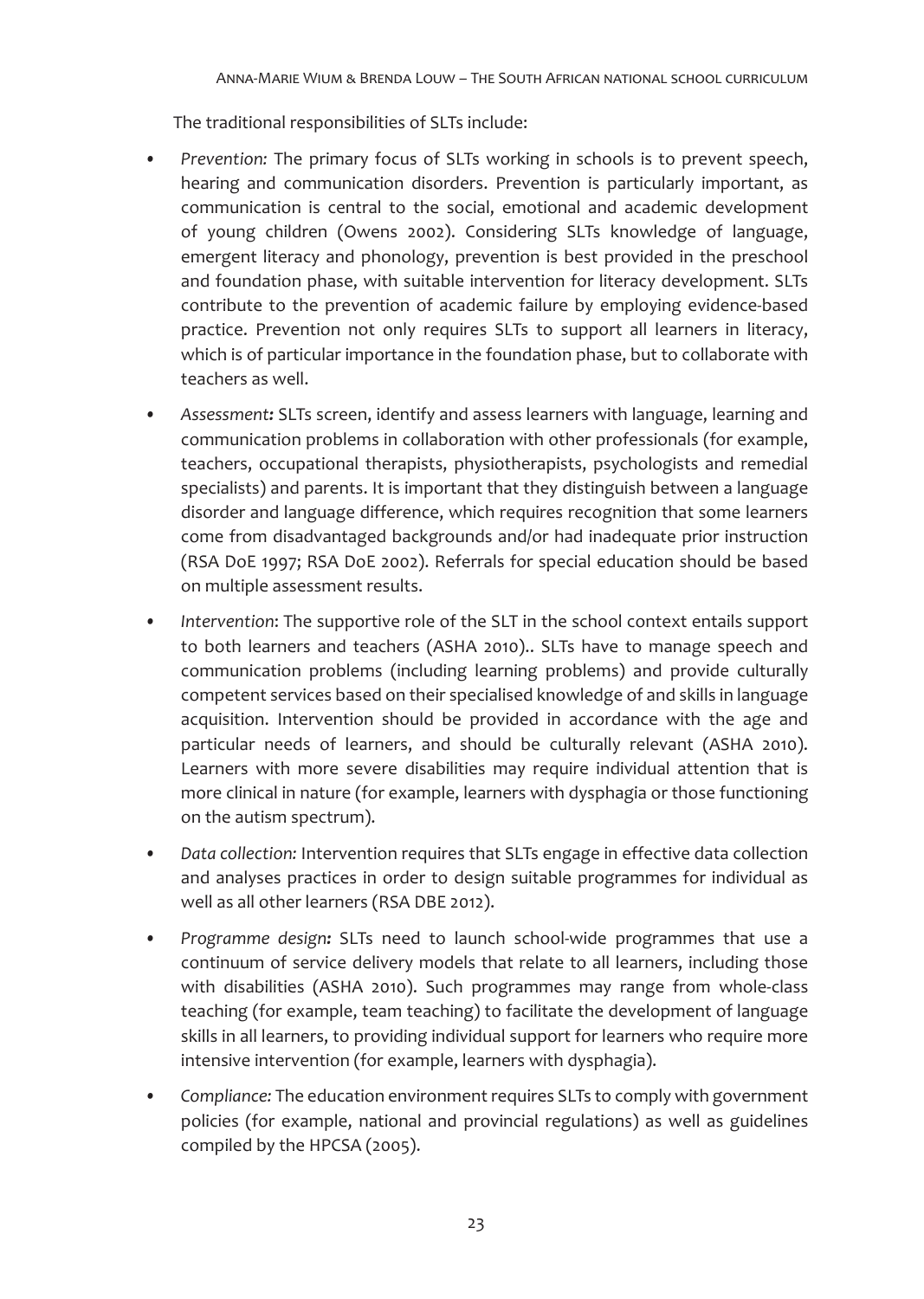#### *SAJCE*– June 2015

*• Collaboration:* In addition to providing direct services to learners with speech and oral language difficulties, SLTs are expected to support teachers and learners in the acquisition of literacy skills in order to prevent academic failure. SLTs are required to create supportive language contexts and to promote language learning in the classroom (Jordaan 2011). In older learners, SLTs can address reading and writing skills (Paul & Norbury 2012). SLTs should also extend their support to primary caregivers or parents (RSA DBE 2012). Support programmes can provide parents with information about literacy and language acquisition and how they can be involved in the process.

It is clear that the SLT is an important member of the educational support team, especially when considering the philosophy of inclusive education, as contained in the national curriculum.

#### **The role of educational audiologists in schools**

Educational audiology has developed as an important field within audiology. In inclusive education settings, educational audiologists are responsible for i) administering assessment with regard to conservation of hearing; ii) screening for and identifying, assessing and preventing hearing loss; iii) cerumen management; and iv) rehabilitating learners with peripheral and central auditory system dysfunction (HPCSA 2005). Audiologists attend to aural (re)habilitation and counselling of children with hearing impairments and the counselling of their families as well. They are responsible for the selection, fitting, verification and dispensing of assistive listening devices (including frequency modulated systems). Their prime objectives are to create optimum listening environments and develop hearing conservation programmes. There is, however, a dearth of educational audiologists in South Africa at the present time, and their services appear to be concentrated on special needs populations, rather than in schools in general. This situation is expected to change in accordance with changing practices with regard to inclusion.

In conclusion, the roles of the SLT and audiologist in serving learners in schools have evolved over the years as their fields developed and the educational environment and policies changed to include the support of teachers (Wium & Louw 2013).

#### **Support of teachers**

The importance of consultation and collaboration between professionals in schools with a view to achieving the common goal of improved educational outcomes for learners has resulted in a significant change in the role of the SLT in schools. In addition, the current focus on inclusive education in South Africa has created a dire need for support of both teachers and learners. Collaborative practices between SLTs and teachers are in the development phase in South Africa. Although some teachers may be positive about this, others do not share the same attitude. Wium and Louw (2013) argue that effective collaboration between SLTs and teachers requires both parties to understand their individual roles, and that SLTs take the educational environment into account. Each discipline's knowledge base and approaches, as well as the new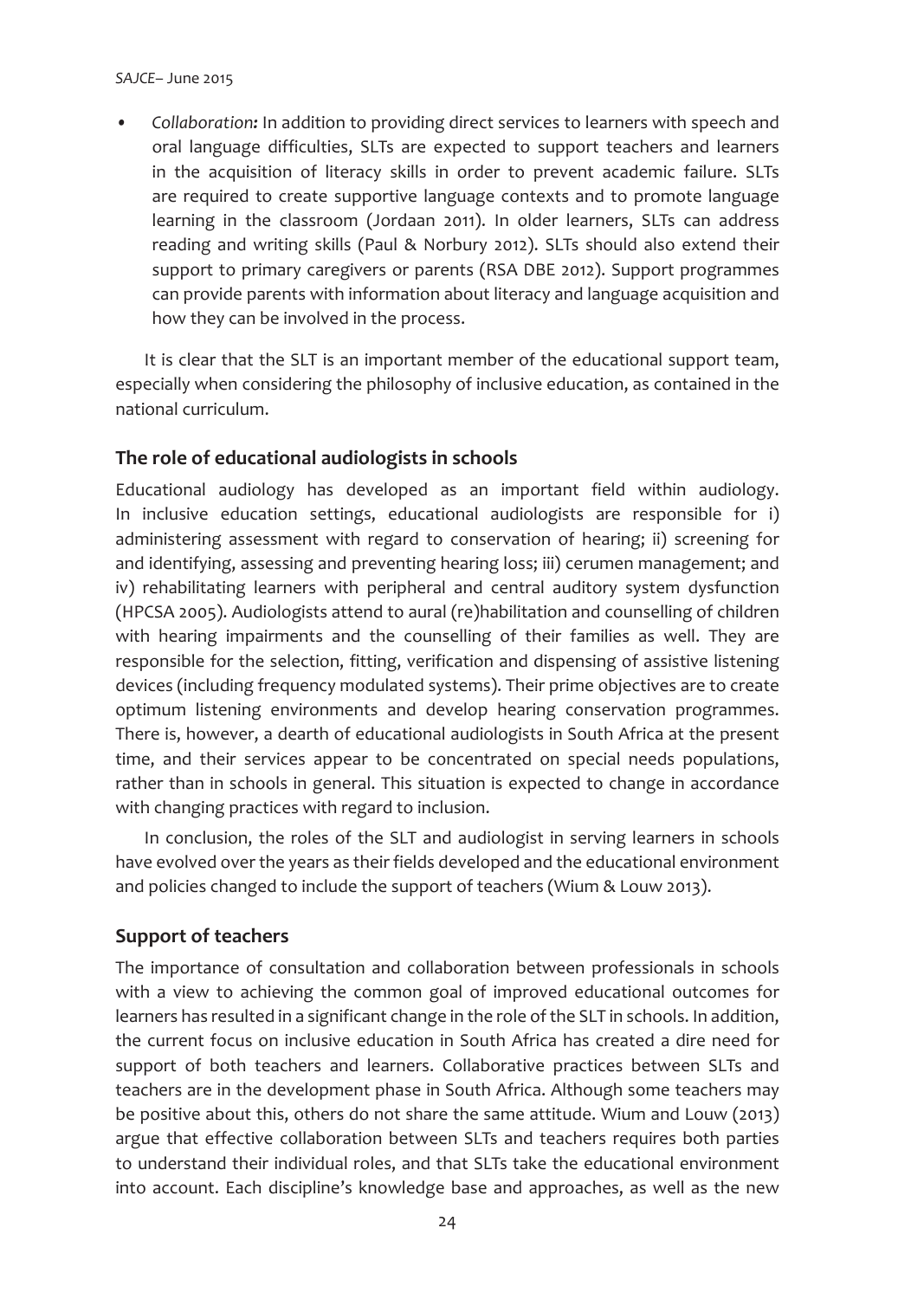knowledge, skills and approaches required to work together in supporting learners in South African classrooms, should be taken into account to improve collaboration.

Table 1 provides details of the support given to teachers by SLTs in schools, and illustrates the overlapping roles of teachers and SLTs. The content is based on a description of the roles of teachers as specified by the norms and standards for teachers encapsulated in the *Policy on Minimum Requirements for Teacher Education* selected from the Higher Education Qualifications Framework (HEQF) (RSA DoE 2011); while the roles of SLTs reflect the minimum competencies required by the HPCSA (2005); the specifications of inclusive education policies (RSA DoE 2001a; 2001b); and a literature review (Ehren & Ehren 2001; Wium & Louw 2013). Teacher and SLT collaboration should also accommodate the recent implementation of CAPS (RSA DBE 2010a). The benefits of professional collaboration in attaining positive education outcomes are clear.

| <b>Professional roles of</b><br>teachers (SchoolNet SA<br>2007)                                                                                                                                                                                                                                                                                                                                                                                                                                                                                                                              | Professional roles of SLTs in schools (based on the minimum<br>competencies required by the HPCSA for the practice of speech-<br>language therapy and inclusive education policies)                                                                                                                                                                                                                                                                                                                                                                                                                                                                                                                                                                                                                                                                                                                                                                                                                                                                                                                                                                                                                                                                                                                                                                                                                                          |  |
|----------------------------------------------------------------------------------------------------------------------------------------------------------------------------------------------------------------------------------------------------------------------------------------------------------------------------------------------------------------------------------------------------------------------------------------------------------------------------------------------------------------------------------------------------------------------------------------------|------------------------------------------------------------------------------------------------------------------------------------------------------------------------------------------------------------------------------------------------------------------------------------------------------------------------------------------------------------------------------------------------------------------------------------------------------------------------------------------------------------------------------------------------------------------------------------------------------------------------------------------------------------------------------------------------------------------------------------------------------------------------------------------------------------------------------------------------------------------------------------------------------------------------------------------------------------------------------------------------------------------------------------------------------------------------------------------------------------------------------------------------------------------------------------------------------------------------------------------------------------------------------------------------------------------------------------------------------------------------------------------------------------------------------|--|
| Learning mediator:<br>The educator will<br>mediate learning in a<br>manner that is sensitive<br>to the diverse needs<br>of learners, including<br>those with barriers<br>to learning; construct<br>learning environments<br>that are appropriately<br>contextualised and<br>inspirational; and<br>communicate effectively,<br>showing recognition<br>of and respect for the<br>differences of others.<br>In addition, an educator<br>will demonstrate sound<br>knowledge of subject<br>content and various<br>principles, strategies and<br>resources appropriate for<br>a specific context. | Prevention role: In the prevention of speech, language and hearing<br>problems, the SLT and audiologists will:<br>Disseminate information to teachers, parents and other<br>role players;<br>Participate in intersectorial planning and transdisciplinary<br>٠<br>teamwork of prevention programmes; and<br>Support all learners in learning. SLTs play an important role<br>٠<br>in supporting the development of language and literacy<br>of all learners, not only those who have communication<br>impairments. Many learners in South Africa are at risk of failing<br>because they are disadvantaged by systemic factors that limit<br>their opportunities for learning basic language competencies,<br>regardless of the language they use.<br>In an inclusive education approach, the SLT and audiologist will<br>facilitate learning as follows:<br>Develop culturally appropriate support programmes,<br>٠<br>specifically for learners speaking an additional language that<br>is not part of the LoLT, with assistance from members of the<br>cultural group;<br>Support learners and teachers in the areas related to literacy<br>٠<br>and numeracy based on their knowledge of communication;<br>Provide support by creating an optimal learning environment;<br>$\bullet$<br>Within an asset-based approach facilitate change by focusing<br>$\bullet$<br>on learners' strengths and not their weaknesses; and |  |
|                                                                                                                                                                                                                                                                                                                                                                                                                                                                                                                                                                                              | Engage with teachers, learners and other key role players<br>٠<br>(for example, parents, professionals from other disciplines) in<br>solving communication problems in the learning environment,<br>rather than making prescriptive decisions.                                                                                                                                                                                                                                                                                                                                                                                                                                                                                                                                                                                                                                                                                                                                                                                                                                                                                                                                                                                                                                                                                                                                                                               |  |

#### **Table 1: Support of teachers by SLTs based on professional roles**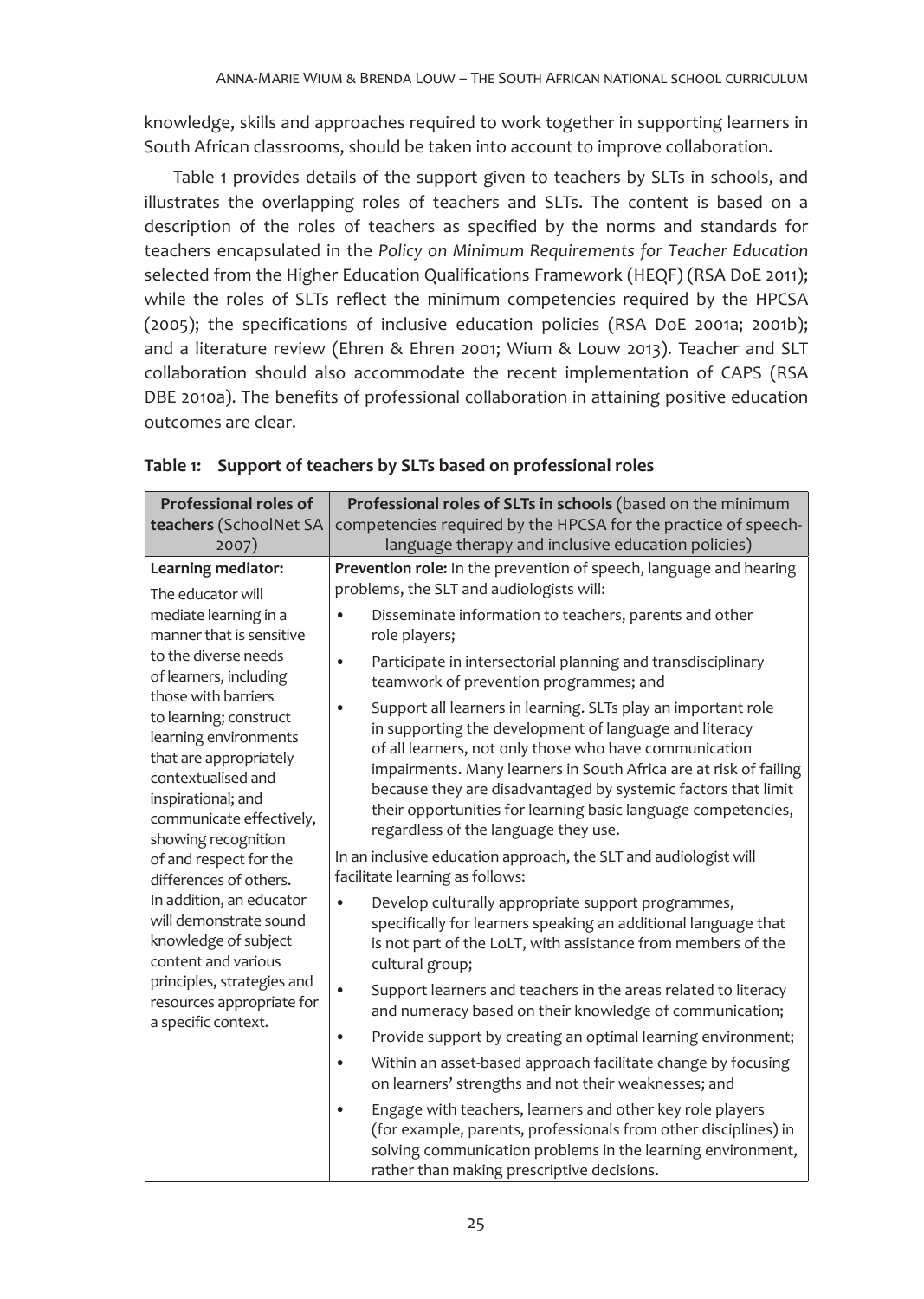| <b>Professional roles of</b><br>teachers (SchoolNet SA<br>2007)                                                                                                                                                                                                                                                                           | Professional roles of SLTs in schools (based on the minimum<br>competencies required by the HPCSA for the practice of speech-<br>language therapy and inclusive education policies)                                                                                                                                                                                                                                                                                                                                                                                                                                                                                                                                                                                         |  |
|-------------------------------------------------------------------------------------------------------------------------------------------------------------------------------------------------------------------------------------------------------------------------------------------------------------------------------------------|-----------------------------------------------------------------------------------------------------------------------------------------------------------------------------------------------------------------------------------------------------------------------------------------------------------------------------------------------------------------------------------------------------------------------------------------------------------------------------------------------------------------------------------------------------------------------------------------------------------------------------------------------------------------------------------------------------------------------------------------------------------------------------|--|
| Interpreter and designer                                                                                                                                                                                                                                                                                                                  | Intervention role:                                                                                                                                                                                                                                                                                                                                                                                                                                                                                                                                                                                                                                                                                                                                                          |  |
| of learning programmes<br>and materials: The<br>educator will understand<br>and interpret provided<br>learning programmes;<br>design original learning                                                                                                                                                                                    | Develop support programmes for learners and parents.<br>$\bullet$<br>SLTs have specialized skills that support the development<br>of language learning and literacy, and thereby relate to the<br>Revised National Curriculum and CAPS. SLTs aim to develop<br>oral and written language skills, which include listening,<br>speaking, reading and writing skills.                                                                                                                                                                                                                                                                                                                                                                                                          |  |
| programmes; identify<br>the requirements for<br>a specific context of<br>learning; and select and<br>prepare suitable textual<br>and visual resources for<br>learning. The educator<br>will also select sequence<br>and pace learning in a<br>manner sensitive to the<br>differing needs of the<br>subject/learning area<br>and learners. | The mode of service delivery is through whole-class<br>interventions, small group teaching, and individualised support.<br>SLTs can contribute to facilitating communication and language<br>development and developing the underlying knowledge base<br>for literacy acquisition, for example, phonological awareness,<br>phonics, and understanding and use of language. Audiologists<br>focus on the prevention, assessment and management of<br>hearing problems (including auditory processing problems).<br>In the foundation phase, the SLT and audiologist will focus<br>mainly on listening, hearing, language, literacy and numeracy.<br>In special education, they will be part of a team to plan and<br>implement individual educational programmes (IEPs) with |  |
| Teachers have insight<br>into the context, the<br>process of teaching and<br>learning, learners and<br>the curriculum.                                                                                                                                                                                                                    | stated and measureable outcomes.<br>Support teachers in inclusive education. Provide educational<br>opportunities for communication, speech, language, and<br>related disorders by promoting, planning, executing and<br>evaluating educational programmes pertaining to the national<br>curriculum.                                                                                                                                                                                                                                                                                                                                                                                                                                                                        |  |
|                                                                                                                                                                                                                                                                                                                                           | Communication<br>$\bullet$                                                                                                                                                                                                                                                                                                                                                                                                                                                                                                                                                                                                                                                                                                                                                  |  |
|                                                                                                                                                                                                                                                                                                                                           | Language development<br>$\bullet$                                                                                                                                                                                                                                                                                                                                                                                                                                                                                                                                                                                                                                                                                                                                           |  |
|                                                                                                                                                                                                                                                                                                                                           | Literacy acquisition                                                                                                                                                                                                                                                                                                                                                                                                                                                                                                                                                                                                                                                                                                                                                        |  |
|                                                                                                                                                                                                                                                                                                                                           | Listening and hearing                                                                                                                                                                                                                                                                                                                                                                                                                                                                                                                                                                                                                                                                                                                                                       |  |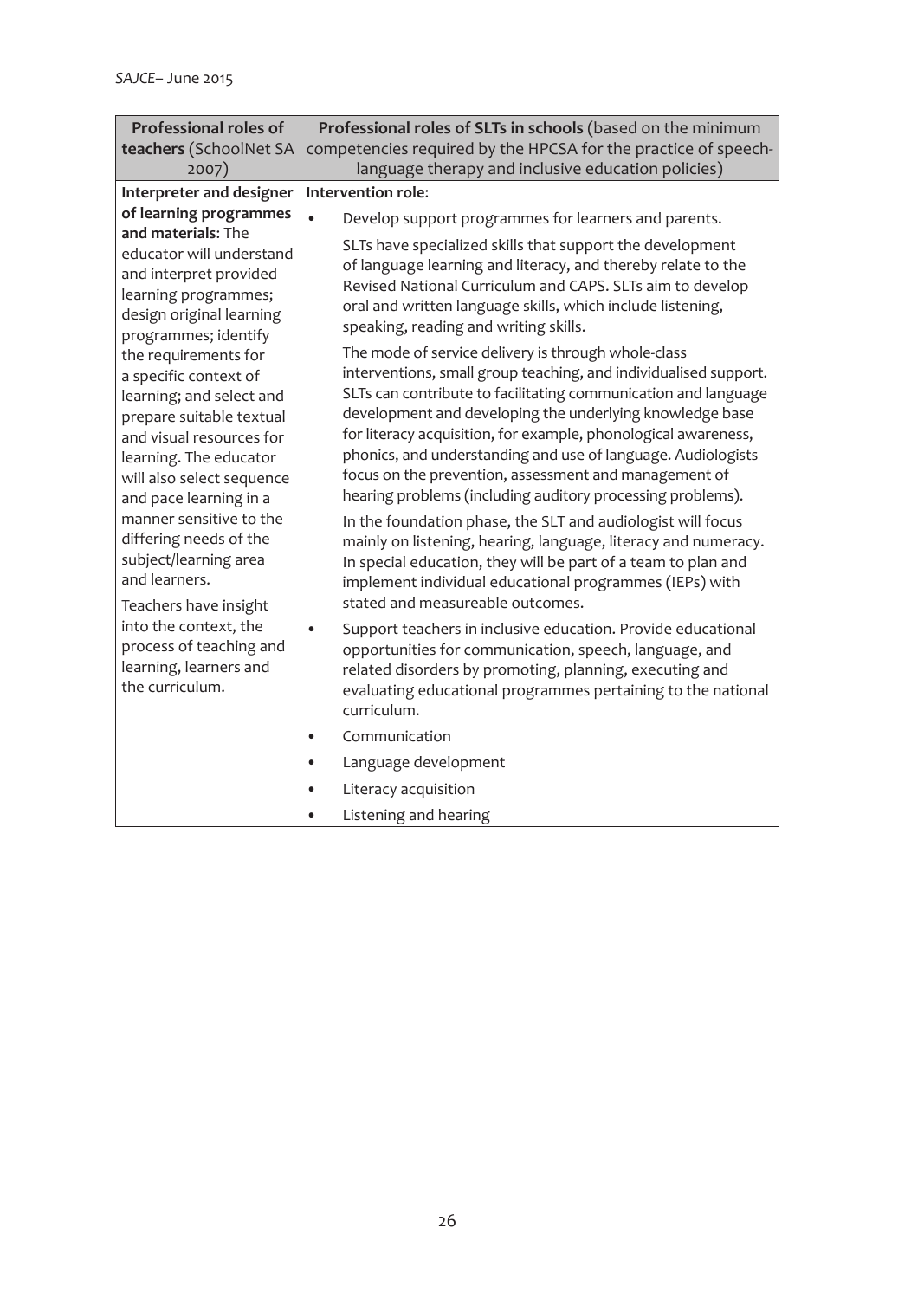| <b>Professional roles of</b><br>teachers (SchoolNet SA<br>2007)                                                                                                                                                                                                                                                                                                                                                                            | Professional roles of SLTs in schools (based on the minimum<br>competencies required by the HPCSA for the practice of speech-<br>language therapy and inclusive education policies)                                                                                                                                                                                                                                                                                                                                                                                                                                                                                                                                                                                                                                                                                                                                                                   |  |
|--------------------------------------------------------------------------------------------------------------------------------------------------------------------------------------------------------------------------------------------------------------------------------------------------------------------------------------------------------------------------------------------------------------------------------------------|-------------------------------------------------------------------------------------------------------------------------------------------------------------------------------------------------------------------------------------------------------------------------------------------------------------------------------------------------------------------------------------------------------------------------------------------------------------------------------------------------------------------------------------------------------------------------------------------------------------------------------------------------------------------------------------------------------------------------------------------------------------------------------------------------------------------------------------------------------------------------------------------------------------------------------------------------------|--|
| Leader, administrator<br>and manager: The                                                                                                                                                                                                                                                                                                                                                                                                  | Manager role: SLTs will provide support through interpretation of<br>the curriculum assessment policy (CAPS) (RSA DBE 2010a).                                                                                                                                                                                                                                                                                                                                                                                                                                                                                                                                                                                                                                                                                                                                                                                                                         |  |
| educator will make<br>decisions appropriate<br>to the level of learning;<br>manage learning in the<br>classroom; carry out<br>classroom administrative<br>duties efficiently; and<br>participate in school<br>decision-making<br>structures. These<br>competences will be<br>performed in ways that<br>are democratic, support<br>learners and colleagues,<br>and demonstrate<br>responsiveness to<br>changing circumstances<br>and needs. | SLTs have to engage in optimal interdisciplinary collaboration. They<br>have to plan and work together with teachers, parents and other<br>disciplines to coordinate goals and objectives.                                                                                                                                                                                                                                                                                                                                                                                                                                                                                                                                                                                                                                                                                                                                                            |  |
| Scholar, researcher and<br>lifelong learner: The<br>educator will achieve<br>ongoing personal,<br>academic, occupational<br>and professional<br>growth through<br>pursuing reflective<br>study and research in<br>his learning area, in<br>broader professional and<br>educational matters, and<br>in other related fields                                                                                                                 | Manager role: SLTs are a key resource in supporting basic education<br>priorities emanating from the Action Plan to 2014: Towards the<br>realisation of Schooling 2025 (Department of Basic Education, Notice<br>752 of 2010):<br>Goal 16: "Improve the professionalism, teaching skills, subject<br>knowledge and computer literacy of teachers throughout their<br>entire careers." Teacher support through in-service continued<br>professional development (CPD) workshops is important in<br>developing interventions. Such CPD activities address topics related to<br>adaptation of the curriculum for learners who experience challenges<br>to learning, and provision of suitable resources for learning. By<br>providing workshops for teachers, SLTs and audiologists support<br>their professional growth in listening, hearing, auditory processing,<br>language, phonological acquisition and phonic awareness, as well<br>as literacy. |  |
|                                                                                                                                                                                                                                                                                                                                                                                                                                            | <b>Researcher role:</b> Evidence-based practice (EBP) will provide<br>information that could guide decision making in schools and<br>education management. SLTs and teachers can collaborate and<br>collate their data on learners' performance to evaluate programmes,<br>make recommendations, and develop/adjust their interventions.<br>In terms of research, the SLT will recognise and/or identify regional<br>and national research needs. It is important that the SLT develop                                                                                                                                                                                                                                                                                                                                                                                                                                                                |  |
|                                                                                                                                                                                                                                                                                                                                                                                                                                            | relevant research themes for action research of educational<br>practices that will enhance the acquisition of language, literacy and<br>communication skills.                                                                                                                                                                                                                                                                                                                                                                                                                                                                                                                                                                                                                                                                                                                                                                                         |  |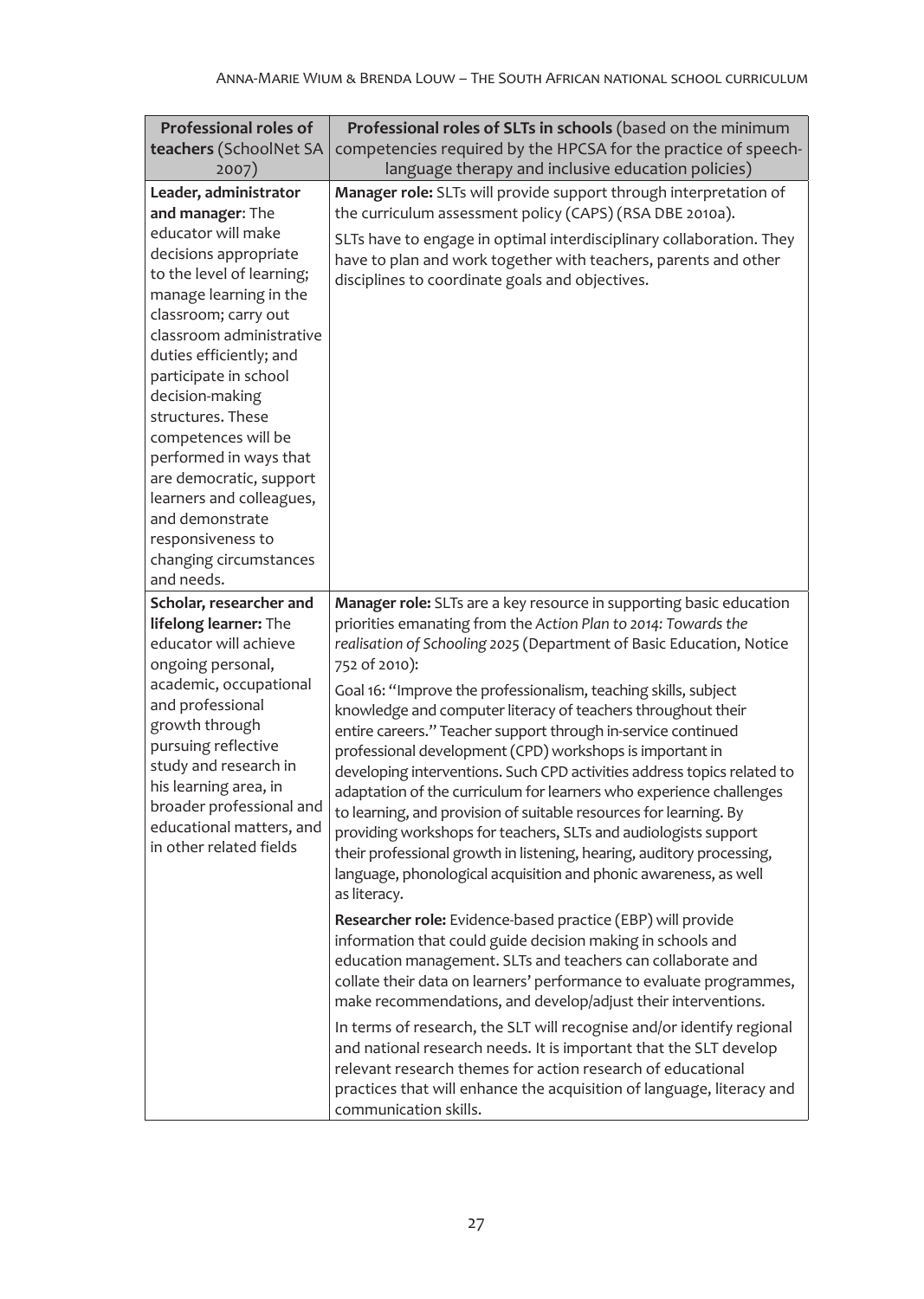| <b>Professional roles of</b> | Professional roles of SLTs in schools (based on the minimum           |
|------------------------------|-----------------------------------------------------------------------|
| teachers (SchoolNet SA       | competencies required by the HPCSA for the practice of speech-        |
| 2007)                        | language therapy and inclusive education policies)                    |
| Community, citizenship       | <b>Consultative role:</b> SLTs will consult with parents and teachers |
| and pastoral role: The       | as members of a team, and include the community as part of a          |
| educator will practise       | wider systems approach. For example, they can present talks           |
| and promote a critical,      | to parent associations and school governing bodies about how          |
| committed and ethical        | they can support learners and teachers (for example, through          |
| attitude towards             | donations of materials and equipment). They can also participate in   |
| developing a sense of        | fundraising activities to raise funds for the support of learners and |
| respect and responsibility   | learning programmes.                                                  |
| towards learners and         |                                                                       |
| their families. Teachers     |                                                                       |
| have to provide support      |                                                                       |
| for and empower the          |                                                                       |
| environment to become        |                                                                       |
| responsive towards           |                                                                       |
| the educational and          |                                                                       |
| other needs of learners.     |                                                                       |
| With reference to their      |                                                                       |
| critical understanding       |                                                                       |
| of community and             |                                                                       |
| environmental                |                                                                       |
| development issues,          |                                                                       |
| teachers have to develop     |                                                                       |
| supportive relationships     |                                                                       |
| with parents and other       |                                                                       |
| key role players in          |                                                                       |
| the community.               |                                                                       |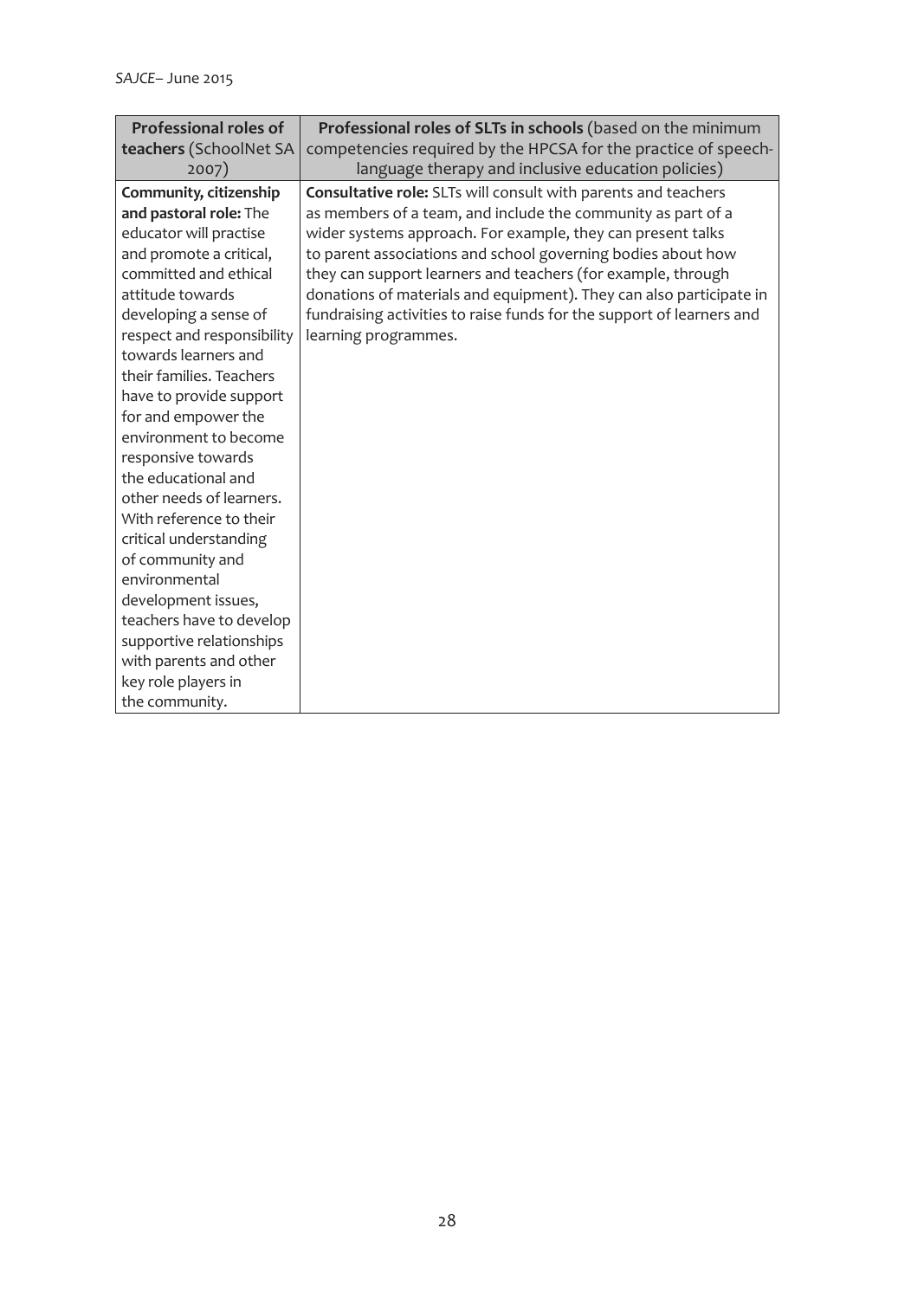| <b>Professional roles of</b>                                                                                                                                                                                                                                                                                                                                                                                           | Professional roles of SLTs in schools (based on the minimum                                                                                                                                                                                                                                                                                                                                                                                                                                                                                                                                                                                                                                                                                                                                                                                                                           |  |
|------------------------------------------------------------------------------------------------------------------------------------------------------------------------------------------------------------------------------------------------------------------------------------------------------------------------------------------------------------------------------------------------------------------------|---------------------------------------------------------------------------------------------------------------------------------------------------------------------------------------------------------------------------------------------------------------------------------------------------------------------------------------------------------------------------------------------------------------------------------------------------------------------------------------------------------------------------------------------------------------------------------------------------------------------------------------------------------------------------------------------------------------------------------------------------------------------------------------------------------------------------------------------------------------------------------------|--|
| teachers (SchoolNet SA                                                                                                                                                                                                                                                                                                                                                                                                 | competencies required by the HPCSA for the practice of speech-                                                                                                                                                                                                                                                                                                                                                                                                                                                                                                                                                                                                                                                                                                                                                                                                                        |  |
| 2007)                                                                                                                                                                                                                                                                                                                                                                                                                  | language therapy and inclusive education policies)                                                                                                                                                                                                                                                                                                                                                                                                                                                                                                                                                                                                                                                                                                                                                                                                                                    |  |
| <b>Assessor:</b> Considering                                                                                                                                                                                                                                                                                                                                                                                           | Assessment: SLTs/audiologists will contribute to the assessment                                                                                                                                                                                                                                                                                                                                                                                                                                                                                                                                                                                                                                                                                                                                                                                                                       |  |
| that assessment is key                                                                                                                                                                                                                                                                                                                                                                                                 | of individual learners in the areas of speech, language, listening,                                                                                                                                                                                                                                                                                                                                                                                                                                                                                                                                                                                                                                                                                                                                                                                                                   |  |
| to effective teaching and                                                                                                                                                                                                                                                                                                                                                                                              | hearing and literacy. In particular, they will (ASHA, 2001):                                                                                                                                                                                                                                                                                                                                                                                                                                                                                                                                                                                                                                                                                                                                                                                                                          |  |
| learning, teachers must                                                                                                                                                                                                                                                                                                                                                                                                | Determine appropriate assessment protocols;                                                                                                                                                                                                                                                                                                                                                                                                                                                                                                                                                                                                                                                                                                                                                                                                                                           |  |
| show an understanding                                                                                                                                                                                                                                                                                                                                                                                                  | Execute a physical examination related to the communication                                                                                                                                                                                                                                                                                                                                                                                                                                                                                                                                                                                                                                                                                                                                                                                                                           |  |
| of the purposes,                                                                                                                                                                                                                                                                                                                                                                                                       | $\bullet$                                                                                                                                                                                                                                                                                                                                                                                                                                                                                                                                                                                                                                                                                                                                                                                                                                                                             |  |
| methods and effects                                                                                                                                                                                                                                                                                                                                                                                                    | system and apply appropriate assessment procedures and                                                                                                                                                                                                                                                                                                                                                                                                                                                                                                                                                                                                                                                                                                                                                                                                                                |  |
| of assessment and be                                                                                                                                                                                                                                                                                                                                                                                                   | relevant tests in order to determine the nature and degree                                                                                                                                                                                                                                                                                                                                                                                                                                                                                                                                                                                                                                                                                                                                                                                                                            |  |
| able to provide helpful                                                                                                                                                                                                                                                                                                                                                                                                | of problems. Appropriate assessment implies that the                                                                                                                                                                                                                                                                                                                                                                                                                                                                                                                                                                                                                                                                                                                                                                                                                                  |  |
| feedback to learners.                                                                                                                                                                                                                                                                                                                                                                                                  | identification of disorders is made in the first language (L1),                                                                                                                                                                                                                                                                                                                                                                                                                                                                                                                                                                                                                                                                                                                                                                                                                       |  |
| Teachers must conduct                                                                                                                                                                                                                                                                                                                                                                                                  | combined with assessment in the second language (L2).                                                                                                                                                                                                                                                                                                                                                                                                                                                                                                                                                                                                                                                                                                                                                                                                                                 |  |
| assessments in                                                                                                                                                                                                                                                                                                                                                                                                         | Assessment has to be conducted in a manner that is culturally                                                                                                                                                                                                                                                                                                                                                                                                                                                                                                                                                                                                                                                                                                                                                                                                                         |  |
| order to modify their                                                                                                                                                                                                                                                                                                                                                                                                  | and linguistically appropriate. Assessment is also ongoing. The                                                                                                                                                                                                                                                                                                                                                                                                                                                                                                                                                                                                                                                                                                                                                                                                                       |  |
| teaching/learning.                                                                                                                                                                                                                                                                                                                                                                                                     | process is, whenever possible, naturalistic and holistic, and                                                                                                                                                                                                                                                                                                                                                                                                                                                                                                                                                                                                                                                                                                                                                                                                                         |  |
| Assessment requires<br>teachers to design and<br>manage both formative<br>and summative<br>assessments in ways<br>that are appropriate to<br>the level and purpose<br>of learning.<br>Assessment practices<br>must meet the<br>requirements of<br>accreditation bodies.<br>It is important that<br>the educator will<br>keep detailed and<br>diagnostic records of<br>assessment results to<br>feed into processes for | includes the use of non-standardised approaches;<br>Compile an accurate assessment report that is descriptive;<br>٠<br>Make appropriate referrals; and<br>٠<br>Conduct consultations and assessment for the purpose of<br>$\bullet$<br>modifying teaching and/or learning.<br>It is necessary to distinguish between learners who are not<br>appropriately proficient in L2 despite full language potential,<br>and learners who are not fully proficient in L1 and L2 due to a<br>communication disorder. In the former case, SLTs should play a<br>consultative and preventative role by providing information on<br>programming strategies and environments that promote both<br>the mastery of L2 and the retention of L1. The provision of clinical<br>and consultative services would only be appropriate if a specific<br>language impairment or language delay is identified. |  |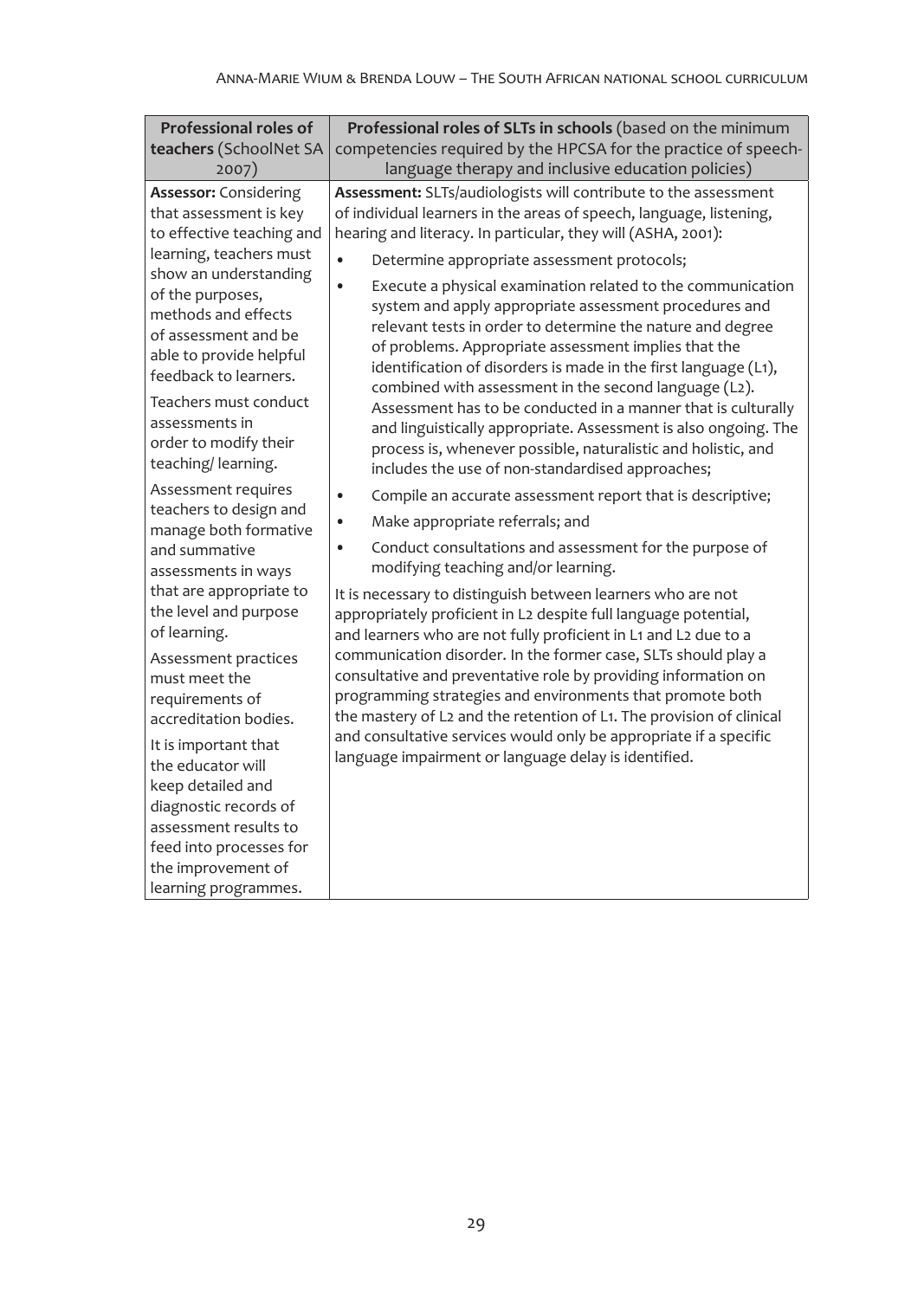| <b>Professional roles of</b><br>teachers (SchoolNet SA<br>2007)                                                                                                                                                                               | Professional roles of SLTs in schools (based on the minimum<br>competencies required by the HPCSA for the practice of speech-<br>language therapy and inclusive education policies) |  |
|-----------------------------------------------------------------------------------------------------------------------------------------------------------------------------------------------------------------------------------------------|-------------------------------------------------------------------------------------------------------------------------------------------------------------------------------------|--|
| Learning area/<br>subject/discipline/<br>phase specialist:                                                                                                                                                                                    | Management and intervention role: Assist and encourage teachers<br>in all phases by providing support to the literacy and numeracy<br>learning areas through:                       |  |
| Teachers have the<br>mandate to teach<br>learners to speak,<br>spell, read, write and<br>problem solve.                                                                                                                                       | Training:<br>٠<br>Mentoring;<br>$\bullet$<br>Monitoring; and<br>$\bullet$<br>Consultation.<br>٠                                                                                     |  |
| The educator will be<br>well grounded in the<br>knowledge, skills, values,<br>principles, methods and<br>procedures relevant to<br>the discipline, subject,<br>learning area, phase of<br>study, or professional or<br>occupational practice. |                                                                                                                                                                                     |  |
| The educator will<br>know about different<br>approaches to teaching<br>and learning, and<br>how these may be<br>used in ways that are<br>appropriate to the<br>learners and the context.<br>The educator will                                 |                                                                                                                                                                                     |  |
| have a well-developed<br>understanding of the<br>knowledge appropriate<br>to the specialism.                                                                                                                                                  |                                                                                                                                                                                     |  |

# **The curriculum and assessment policy statement (CAPS)**

### **Defining the concept**

The *National Curriculum Statement* (NCS) (Motshekga 2010; RSA DoE 2002) represents a policy statement for learning and teaching in South African schools and, since 2011, includes the CAPS (RSA DBE 2010a) provisions for each approved school subject in each grade and in different languages, especially for foundation phase education. CAPS focuses particularly on literacy and numeracy, as these two subject areas form the basis for all learning. However, the re-training of teachers (Motshekga 2011) and adequate teacher support is key to the successful implementation of this policy document. In literacy in the foundation phase, the focus is on the learning areas of listening and speaking, reading and phonics, handwriting and writing, and language structures and use (conventions) (RSA DBE 2012). SLTs are ideally suited to support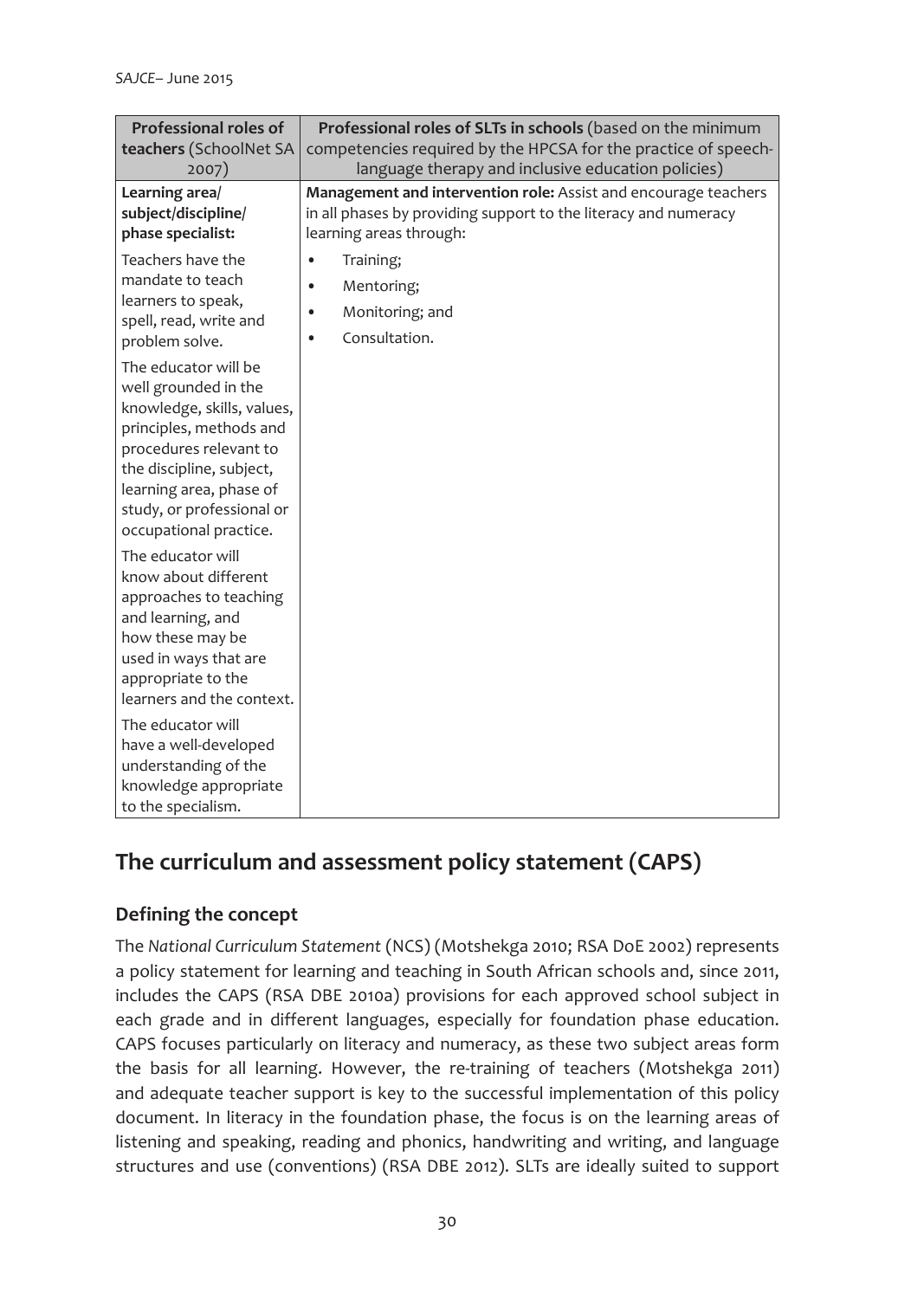teachers in the implementation of these aspects of the curriculum, especially in the foundation phase (Kathard et al 2011). Figure 1 illustrates the role of the SLT in CAPS.



#### **Figure 1: The collaborative role of the SLT within the CAPS framework**

With reference to Figure 1, it is proposed that teachers could collaborate with SLTs in planning their lessons, in an effort to accommodate individual learner needs. SLTs can support teachers in multilevel teaching through a process of team teaching or co-teaching, where the teacher can continue to work with the main group while the SLT focuses on individual learners or small groups (Paul & Norbury 2012; Wilkinson & Culatta 2013). This may require that teachers and SLTs function as a team and constantly re-evaluate methods of teaching and assessment, and, where necessary, adapt their approaches, methodologies and strategies (RSA DBE 2010a).

#### **Importance of the curriculum policy document**

One of the general aims of CAPS (RSA DBE 2010a) is *inclusivity*, which necessitates *differentiation* in the curriculum. Differentiation is a key strategy for extending and varying aspects of the curriculum (for example, content and teaching) in response to diversity, as it takes into account differences in learners' ability levels, interests and background, etcetera. The curriculum policy requires adapting teaching and assessment methods and the learning environment, which would include classroom management (ibid). Differentiation of content requires that learning material be adapted and presented at varying degrees of complexity. Such differentiation is required to provide access to learning and to ensure that all learners experience success. The latter is of particular importance to learners who face barriers to learning. The consequences of academic failure often result in low self-esteem, social maladjustment, and ultimately the inability to sustain themselves financially (Mamum 2000). Academic failure should be avoided at all cost, and every effort must be made to support learning in order to help learners succeed.

In view of the close relationship between language, literacy and learning (Wium, Louw & Eloff 2011), it is imperative that teachers and SLTs work as a team in supporting learners. As team members, they must have equal respect for each other and show an ability to work towards similar outcomes (O'Toole & Kirkpatrick 2007). Support and collaboration in schools and classrooms are essential for creating a supportive environment. Friend and Cook (2003:5) describe collaboration as a "style of direct interaction between at least two equal parties voluntarily engaged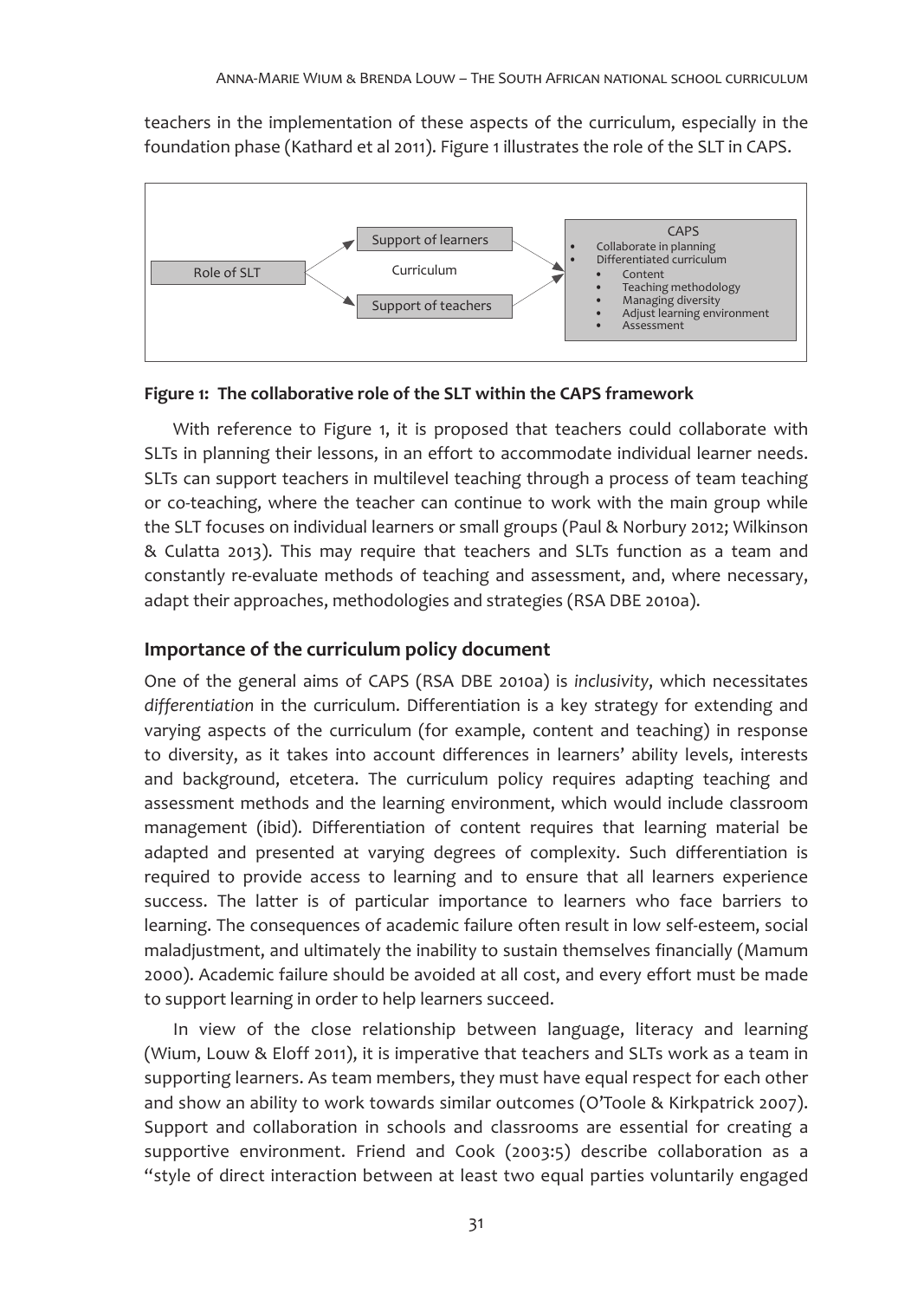in shared decision making as they work towards a common goal". Lavonen (2013) holds that collaboration between professionals in a school is a keystone of the successful Finnish education system.

The collaborative model of support encourages team members to share their disciplinary knowledge with each other (Engelbrecht 2001). SLTs and teachers should share the responsibility of facilitating learning. Staskowski (2003:201) explains that successful collaboration among literacy teams (including SLTs) involves "frequent and meaningful communication and understanding of one another's expertise".

#### **Benefits and difficulties of collaboration**

The benefits of collaboration have been noted to include improving learners' communication skills and giving them better access to the national curriculum, because it helps teachers to develop a better understanding of the impact of communication problems on a child and of how to address such difficulties, which in turn results in the learner developing greater self-esteem. Apart from benefitting learners, such collaboration also benefits staff (Baxter, Brookes, Bianchi et al 2009), as they feel more supported. The positive outcomes experienced by staff are linked to joint problem solving and professional development.

However, several factors adversely impact on effective collaboration. At present, there are limited positions for SLTs in the public sector, and only a few learners receive support from private practitioners. The issue of low staffing requires a collaborative approach and inter-disciplinary teamwork. Mutual trust and respect are crucial elements for an effective joint working relationship (Baxter et al 2009). It is possible that teachers regard SLTs as 'outsiders', which creates a social barrier that could negatively impact on the development of mutual trust and respect. Teachers are required to implement the curriculum, whereas SLTs who work on a private basis may have more autonomy in their approach and implementation strategies. Other difficulties encountered in efforts to collaborate are insufficient time available for quality liaison, and a school culture that does not value SLT input (Law, Lindsay, Peacey et al 2002). Teachers may also feel that they do not get sufficient support from SLTs in terms of training to meet the needs of learners with communication difficulties (Baxter et al 2009).

In spite of such barriers to collaboration, team work supports inclusivity, and serious future efforts are required to achieve the ultimate aim of supporting all learners to attain optimal educational outcomes. Collaboration and teacher support is especially relevant within the inclusive education model mandated by *White Paper 6* (RSA DoE 2001b).

## **Educational inclusion**

The South African Constitution of 1996 paved the way for a just and equitable society, an ideal that was reinforced by several policies for educational reform (RSA DoE 1995; 1996; 2001b). *Education White Paper 6 on Special Needs Education:*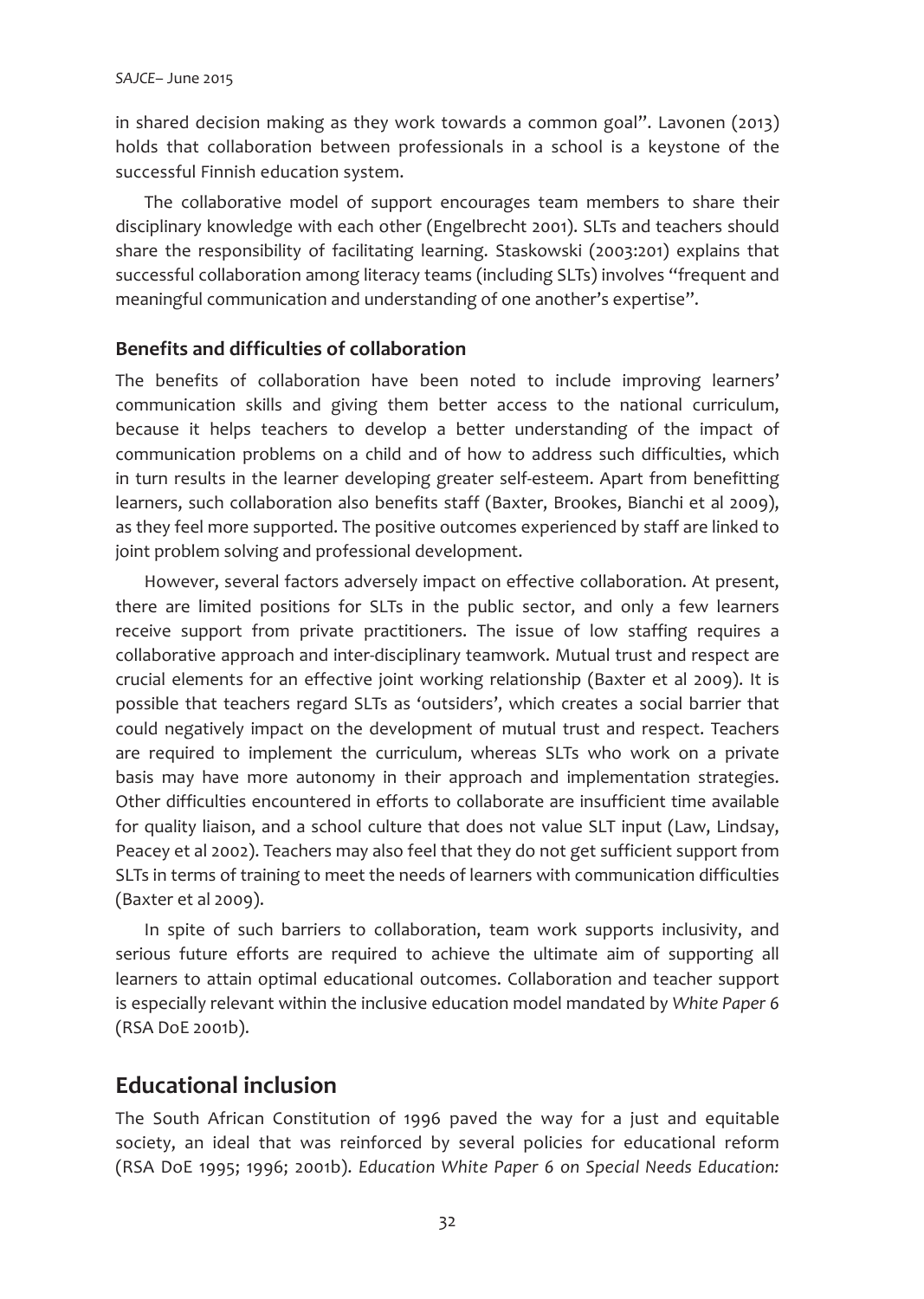*Building an Inclusive Education and Training System* (RSA DoE 2001b) acknowledges and respects that *all learners* can learn, and is therefore based on a philosophy of inclusivity. All learners can learn, provided that the curriculum and assessment practices are differentiated. According to the *Guidelines for responding to learner diversity in the classroom* (RSA DBE 2012), inclusivity is one of the general aims of the South African school curriculum.

Despite the various policy documents mentioned here, inclusive education has not yet been fully accepted or implemented in South Africa. The concept requires a notable shift away from referring to a child as having 'special needs', which reflects a child deficit/medical deficit model, to referring to 'barriers to learning and development', which reflects a a systems change/social rights model. The premise of inclusive education is that learner diversity exists in any classroom, regardless of whether that classroom is in an ordinary school or a special one. 'Barriers to learning' refer to difficulties arising within the *education system as a whole*, a specific *learning site*, and/or *the learner*, and which prevent access to learning and development for some learners. According to CAPS (RSA DBE 2010a), the key to managing inclusivity is ensuring that obstructive practices in the system are identified and addressed by all the relevant support structures within the school community. Obstructive and disabling phenomena, structures and practices are:

- *• Systemic:* For example, overcrowded classrooms, school buildings that are inaccessible to the physically impaired, lack of basic and appropriate learning materials, exclusionary policies and practices, etcetera.
- *• Societal:* For example, poverty, lack of safety and security, children affected by HIV/AIDS, child-headed households, children living in the streets, children in conflict with the law, etcetera.
- *• Pedagogical*: For example, inappropriate teaching methods and learning and teacher support material, unqualified or underqualified teachers, inappropriate assessment procedures, lack of support for teachers, etcetera.
- *• Intrinsic*: For example, barriers faced by learners with neurological, physical, sensory and cognitive impairments or psychosocial and emotional difficulties, etcetera.

Some of these obstacles require specialised intervention skills, which can be provided either in specialised settings such as special schools, or in mainstream schools with specialist assistance and collaboration. Table 2 shows the various barriers to learning, with suggestions of how SLTs can support teachers and learners in the classroom to address these barriers.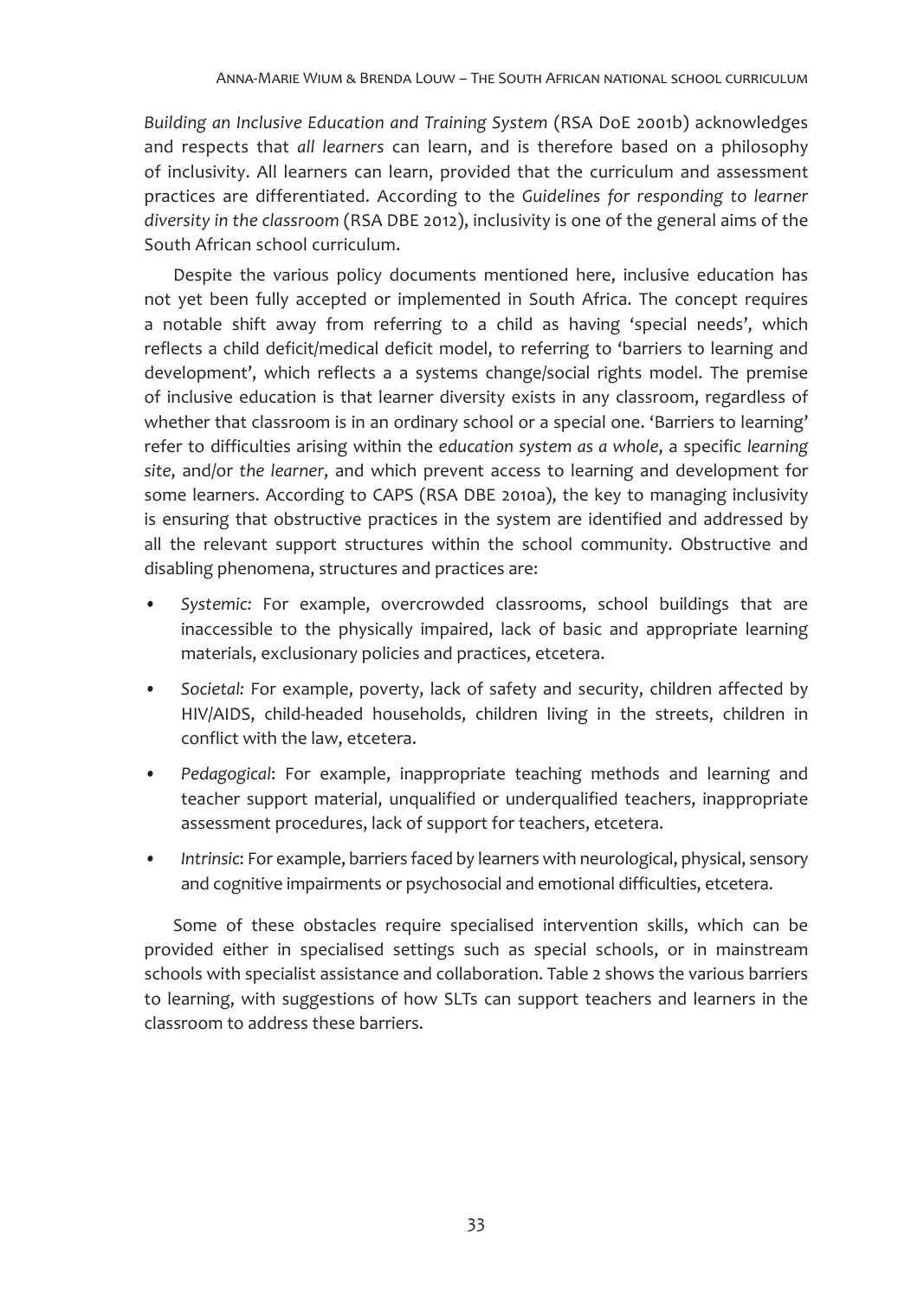| Type of barrier to learning (RSA<br>DBE 2012) | Collaborative support provided by SLTs                  |
|-----------------------------------------------|---------------------------------------------------------|
| Socio-economic deprivation (poverty,          | Provide support to teachers: consultations to           |
| lack of access to basic services,             | make classrooms more accessible for learners who        |
| inaccessible environments and                 | experience barriers (for example, creating an optimal   |
| unsafe buildings)                             | listening and learning environment for learners with    |
|                                               | hearing impairment, AAC users, etcetera)                |
| Barriers resulting from                       | Provide support to teachers and learners: curriculum    |
| impairments (physical, cognitive,             | adaptation and assessment                               |
| sensory, developmental and                    |                                                         |
| learning impairments)                         |                                                         |
| Opportunity barriers caused by                | SLTs can provide information on disability and          |
| negative attitudes and stereotyping           | barriers to learning to role players and learners in    |
|                                               | the classroom. Attitudes can be related to the notion   |
|                                               | that all learners need to be supported. Landsberg       |
|                                               | et al (2007:20) relate inclusion to beliefs, values and |
|                                               | attitudes about diversity, change, collaboration and    |
|                                               | learning. Negative attitudes, assumptions and beliefs   |
|                                               | must be addressed directly, as these can be directed    |
|                                               | into actions and teaching practices.                    |
| Inflexible curriculum                         | Provide support to teachers and learners: curriculum    |
|                                               | and assessment adaptations                              |
| Inappropriate language, or language           | Provide individual learner support as well as whole-    |
| of learning and teaching (LoLT) and           | class support.                                          |
| language of communication                     | Provide teacher support with regard to teaching         |
|                                               | practices and strategies to accommodate learners        |
|                                               | who are learning in a different language than their     |
|                                               | home language (L1).                                     |
| Lack of or inappropriate                      | Collaborate with district-based support teams and       |
| support services                              | other disciplines                                       |
| Policies and legislation that                 | SLT in an advocacy role: provide information on         |
| are inadequate                                | inclusion to broader community                          |
| Lack of parental support                      | Continual contact with primary caregivers through, for  |
| and involvement                               | example, notebooks                                      |

#### **Table 2: Collaborative support to teachers by SLTs within inclusive education**

It is evident from Table 2 that SLTs can provide support on multiple levels to both learners and teachers in order to address individual learners' needs and ensure positive educational outcomes for learners challenged by barriers to learning.

## **Collaboration across the curriculum**

The focus of teachers is mainly on the academic progress of learners, as their mandate is to facilitate learning in all learners. However, they are faced with various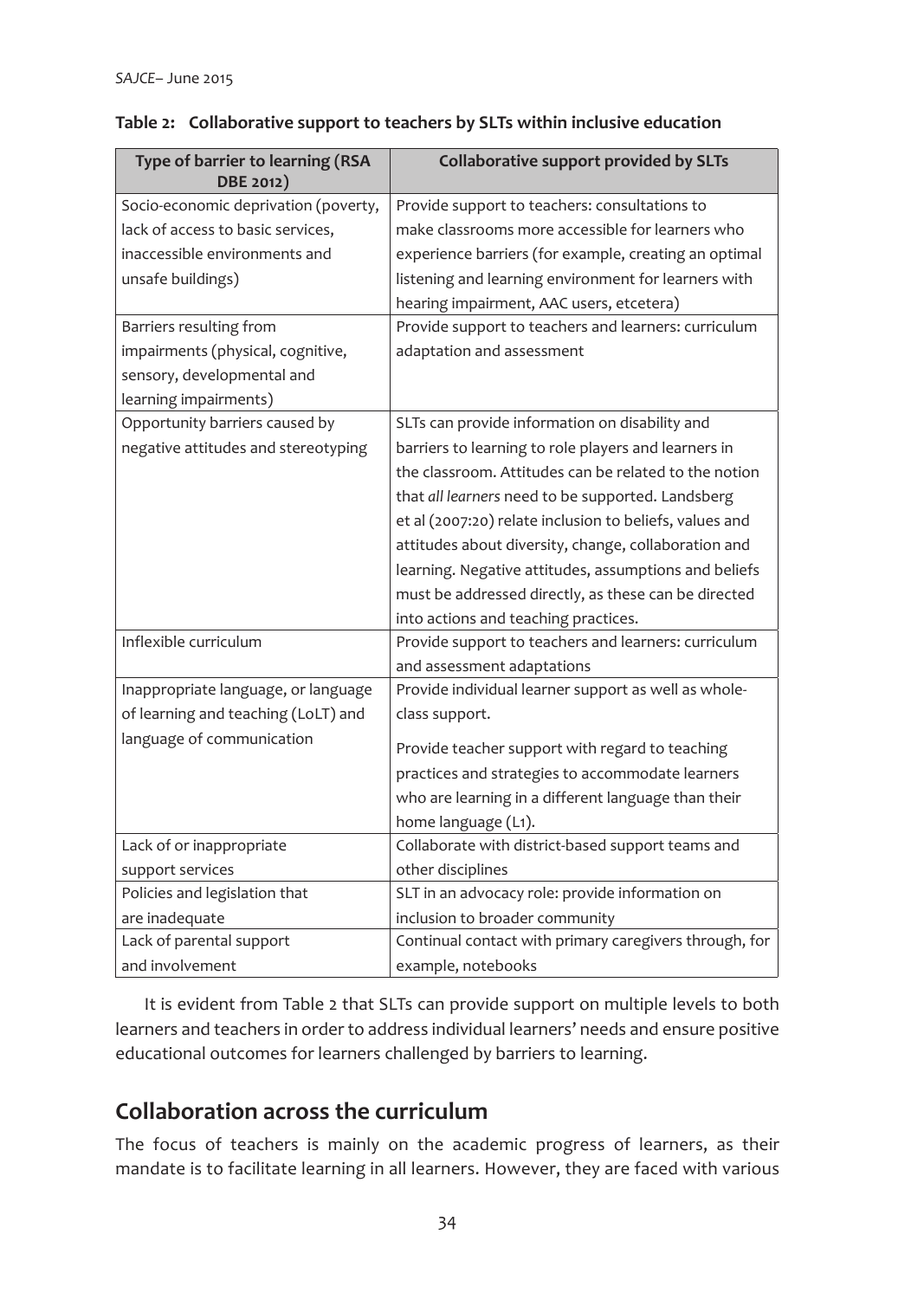challenges, which are intrinsic and/or extrinsic to either the learners, the curriculum, the context and the classroom, and can therefore benefit from the support of SLTs. In terms of the school curriculum, teachers are required to differentiate the curriculum and adjust their teaching and assessment practices to suit learners' needs. However, recent changes in education policy with regard to the curriculum may be experienced as challenging, which is why the DBE (2012) recommend that teachers become part of collaborative support networks. SLTs working in school contexts are equipped to support teachers, and should become part of such collaborative networks so as to support teachers in curriculum differentiation, creating facilitative learning environments, and addressing the needs of all learners. Such collaboration also facilitates professional growth (ibid).

The collaborative model of support focuses on the identification and management of barriers to learning at the learner, teacher, curriculum and institutional levels (RSA DoE 2001b). Such a collaborative approach requires a range of service delivery models, depending on the context and the needs of the learners and teachers (Cirrin, Schooling, Nelson et al 2010; Wium & Louw 2013).

The traditional 'pull-out' model of support (Brandel & Loeb 2011) provides intervention to learners outside the classroom on an individual basis. The provision of individual support is determined by the nature and severity of some disabilities, or the needs and characteristics of the learner (ibid; Cirrin et al 2010). Examples of applying the 'pull-out' model would be the provision of SLT services to children with, for example, swallowing disorders (dysphagia). In the consultative model (Law et al 2002), the SLT, as expert in communication and language, consults with teachers, which is an indirect intervention approach. Although this model is more cost-effective than the collaborative model (Brandel & Loeb 2011), it relies on liaison, which can potentially create an imbalance in the power relationship between professionals. Wright and Kersner (2001) emphasize the need for teachers and SLTs to 'give and take' knowledge, which implies a two-way flow of information. Each professional should be regarded as an equal partner who shares her knowledge and skills to obtain maximum benefit from the intervention.

Learners need support in order to learn and develop age-appropriate listening and language skills, which in turn are required for literacy development. Communication and learning difficulties also need to be prevented. In an inclusive approach, prevention requires SLTs to support all learners through whole-class teaching in the literacy curriculum, but also to focus on individual learners within the classroom. Teachers may therefore want to collaborate with the SLT in planning and implementing inclusive education and monitoring learners' progress.

Teachers remain the key players in the successful implementation of inclusive education, which means that their knowledge and skills need to be continually refreshed and developed. CAPS requires SLTs to support teachers through training, mentoring, monitoring and consultation. SLTs are in a position to provide this support in the form of staff development and in-service training, where the focus is on a conceptual framework and language, as well as instructional and technical skills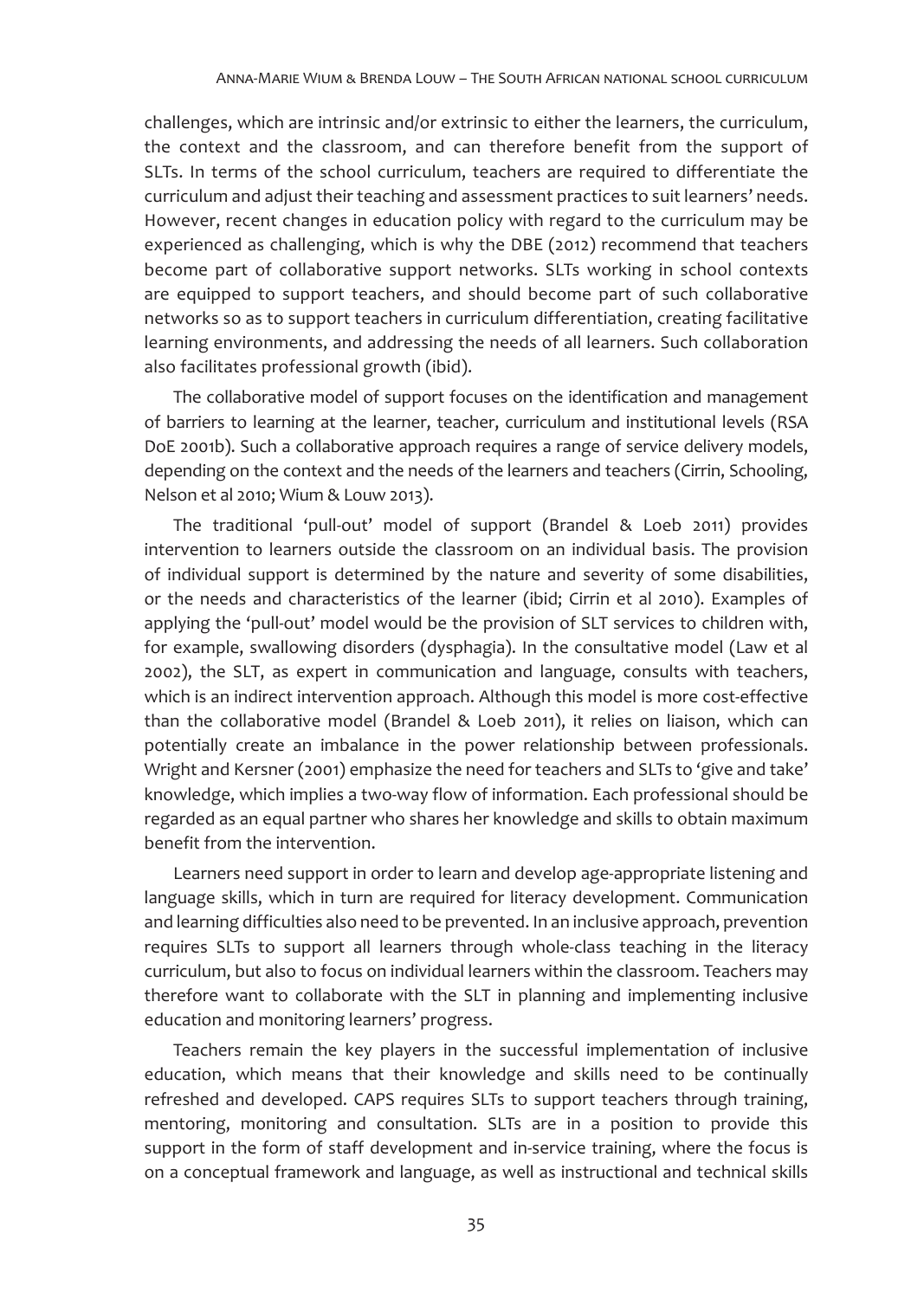to accommodate the diverse needs of learners (Wium et al 2011). In order to ensure optimal teaching practices, such support should be provided within the school context and focus on the specific concerns of teachers. Such teacher support makes teachers feel valued and motivated, renews their enthusiasm, and prevents burnout (Earley &  $B^{\text{ul}}$ bb 2004).

As both disciplines focus on language, literacy and learning, it is imperative that teachers and SLTs work as a team in supporting learners in the acquisition of literacy. Collaboration requires clear objectives for each discipline (Hartas 2004). The exact roles and expectations of each profession should be known, and a system should be in place that emphasizes joint effort and working together. Each partner should share in the responsibilities and decision making, and exchange ideas and resources. In addition, there should be shared accountability for the outcomes of their collaboration. SLTs and teachers should understand that they are much more effective as a team than working separately. It is important that they value their interdependence (Wilkinson & Culatta 2013).

SLTs can support teachers with a response to intervention/instruction (RTI) approach (Wilkinson & Culatta 2013), which consists of a three-tier system of support to fit individual learners' needs, based on their assessment results. Learners experiencing barriers and who may be struggling are provided with interventions at increasing levels of intensity to fast-track learning and enable them to keep up with their peers. Interventions are based on the individual response to the intervention or instruction.

In the foundation phase, the literacy curriculum requires a supportive language learning environment, and the three-tiered RTI approach is best suited for this (Roth & Troia 2009). In such an approach, it may be sufficient for the teacher to provide strong classroom instruction (Tier 1 instruction) that the majority (usually 80% of learners) may benefit from (ibid), but there may be those (15%) who require more intense instruction (Tier 2 instruction). In such instances, the teacher may want to group the learners and have the SLT support some groups through co-teaching (Paul & Norbury 2012). Should there be individual learners who experience barriers to learning and may require even more intense supplemental instruction (Tier 3), they may then be referred to the SLT for specialised one-on-one instruction (Wilkinson & Culatta 2013). Such interventions are based on effective collaboration between SLTs and teachers (Wium, Louw & Eloff 2010).

Based on assessment outcomes, the teacher and SLT may work as a team to select specific tasks and activities aimed at facilitating various levels of advancement in the cognitive domain (for example, knowledge, comprehension, application, analysis, synthesis and evaluation) (Anderson & Krathwohl 2001) for various learners. The SLT can prepare learners for such tasks by explaining and demonstrating the meaning of the words in advance.

Individual education plans (IEPs) (Mauro 2014) have not commonly been used in South African schools to date. For learners with impairments, IEPs are tailored to the individual learner's needs, as it specifies relevant academic goals and how to achieve them, as well as transition plans. SLTs and teachers can collaborate on developing IEPs for learners who experience specific barriers to learning.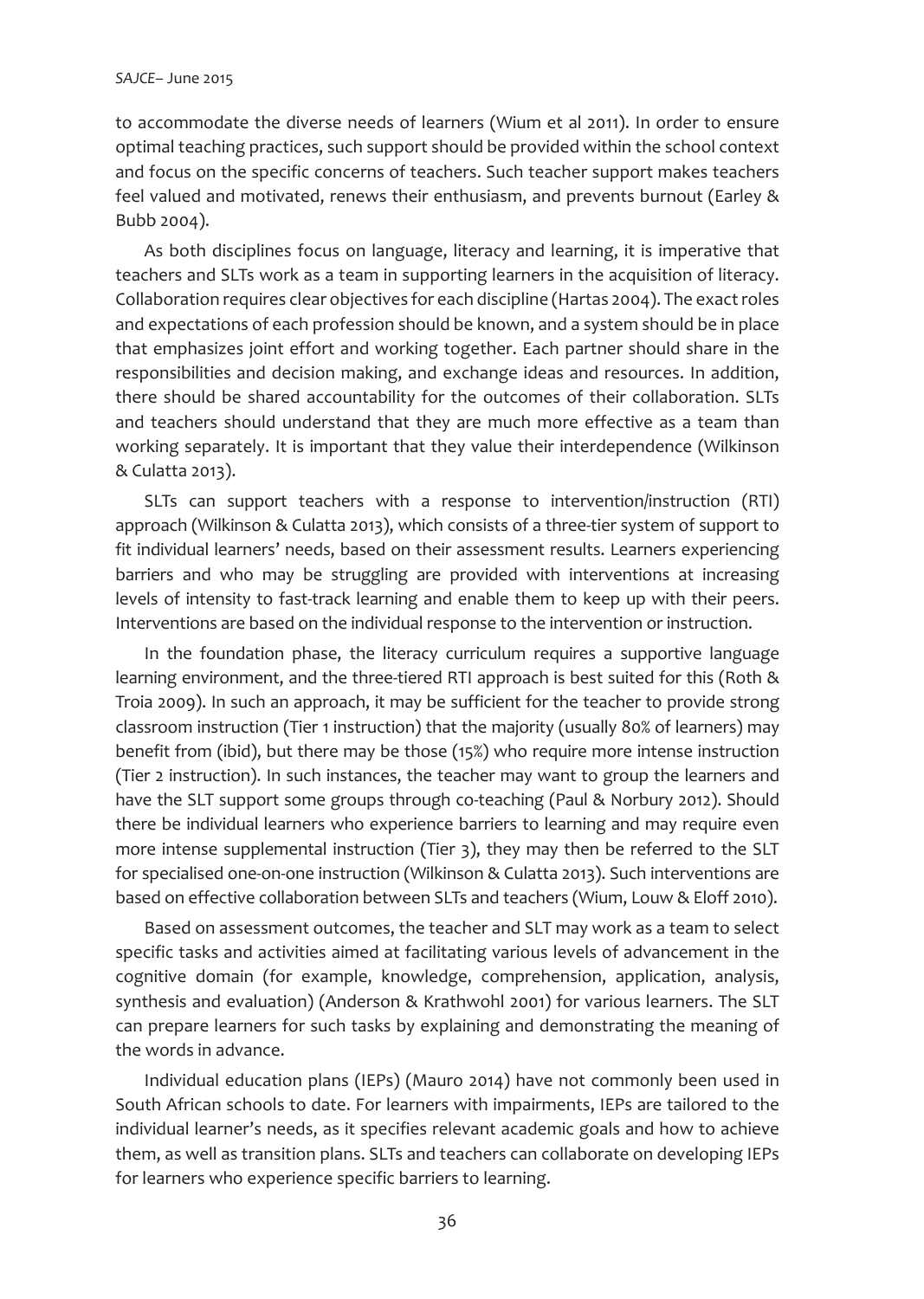Effective collaboration is not necessarily suitable for all learners. McCartney, Ellis & Boyle (2009) argue that learners with specific language impairments may benefit more from individualised intervention provided by SLTs than from teachers supporting them in the classroom, as the classroom environment may not provide an optimal languagelearning environment for learners with severe and persistent language impairment.

## **Conclusion**

The Department of Basic Education has identified learner performance as one of its ongoing key challenges. Critical actions that have been identified and which need to be implemented throughout the entire system include the strengthening of monitoring, evaluation and support, especially for teachers (Motshekga 2013). The evolving role of SLTs and the educational changes brought about by *White Paper 6* (RSA DoE 2001b) and CAPS (RSA DBE 2010a) have set the stage for a new approach to collaboration between teachers and SLTs. Collaboration has been identified as a powerful tool to improve outcomes for all learners.

Despite the emphasis on collaborative practices in schools, interprofessional collaboration remains challenging. An urgent need exists for action to be taken on multiple levels in order to address this situation. The argument in this paper has been that collaboration can support children and their teachers. It requires a systemic change, whereby 'outsider' specialists are welcomed into schools and into classrooms as 'insider' professionals.

## **References**

- Anderson, L. & Krathwohl, D.A. 2001. *A taxonomy for learning, teaching and assessing: a revision of Bloom's taxonomy of education objectives*. New York: Longman.
- ASHA (American Speech–Language–Hearing Association). 2001. *Roles and responsibilities of speech-language pathologists with respect to reading and writing in children and adolescents*. ASHA Guidelines. Rockville, MD: ASHA.
- ASHA (American Speech–Language–Hearing Association). 2010. *Roles and responsibilities of speech-language pathologists in schools*. Practice Policy. Professional Issues Statement. Rockville, MD: ASHA.
- Baxter, S., Brookes, C., Bianchi, K., Rashid, K. & Hay, F. 2009. Speech and language therapists and teachers working together: Exploring the issues. *Child Language Teaching and Therapy*, 25:215-18. DOI: 10.1177/0265659009102984.
- Brandel, J. & Loeb, D.F. 2011. Program Intensity and Service Delivery Models in the Schools: SLP Survey Results. *Language, Speech, and Hearing Services in Schools*, 42:461-90.
- Cirrin, F.M., Schooling, T.L., Nelson, N.W., Diehl, S.F., Flynn, P.F., Staskowski, M., Torrey, T.Z. & Adamczyk, D.F. 2010. Evidence-Based Systematic Review: Effects of Different Service Delivery Models on Communication Outcomes for Elementary School-Age Children. *Language, Speech, and Hearing Services in Schools*, 41:233-64. DOI: 10.1044/0161-1461(2009/08-0128).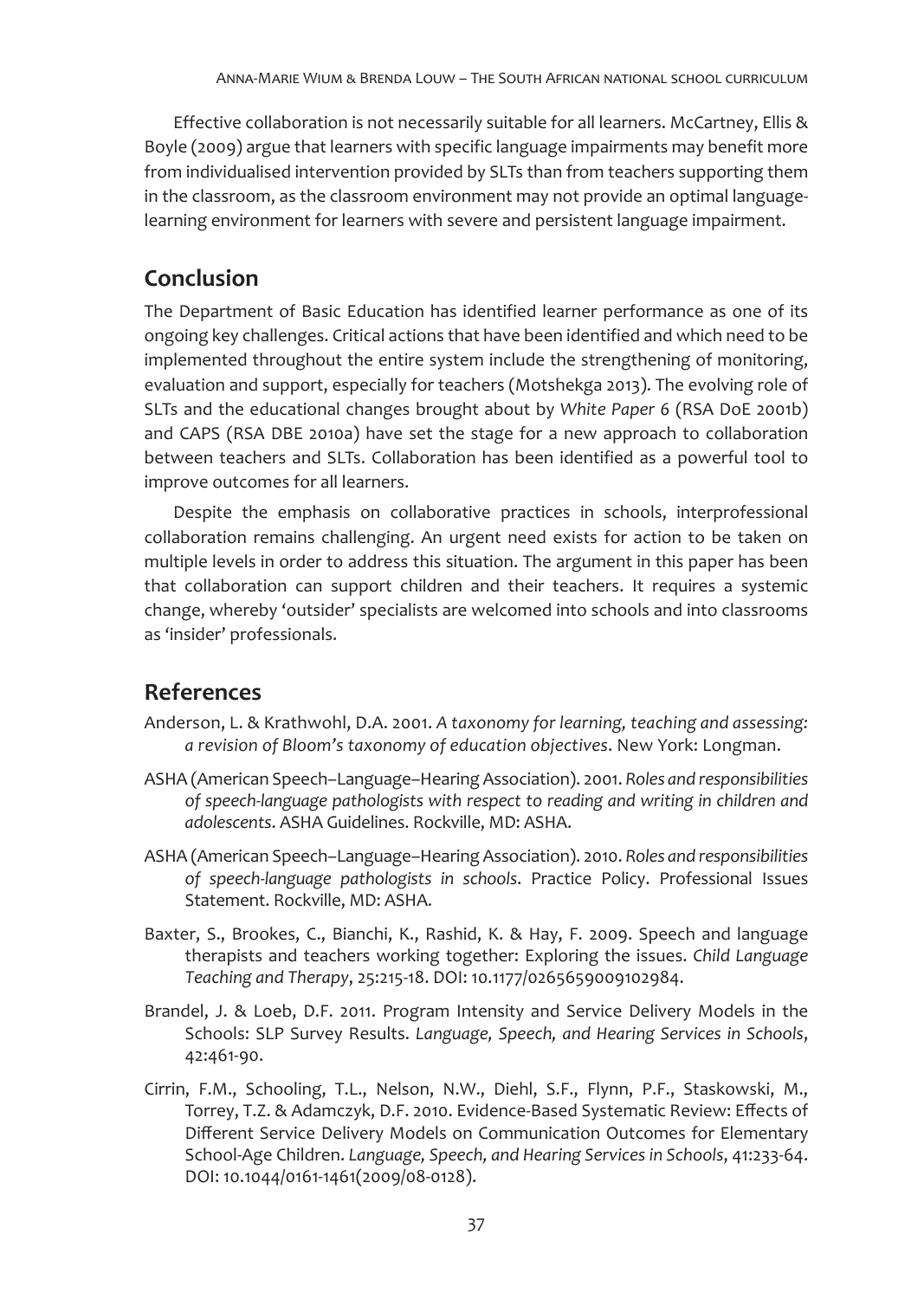- EAA (Educational Audiology Association). 2009. *Recommended professional practices for educational audiology* Retrieved from http://c.ymcdn.com/sites/www.edaud. org/resource/resmgr/imported/Professional%20Practices\_pos09\_REVISED.pdf (accessed 10 August 2014).
- Earley, P. & Bubb, S. 2004. *Leading and managing continuing professional development: developing people, developing schools*. Thousand Oaks, CA: Sage.
- Ehren, B.J. & Ehren, T.C. 2001. New or expanded literacy roles for speech-language pathologists: Making it happen in schools. *Seminars in Speech and Language*, 22(3):233-41.
- Engelbrecht, P. 2001. Changing roles for education support professionals. In: P. Engelbrecht & L. Green (Eds). *Promoting learner development: Preventing and working with barriers to learning*. Pretoria: Van Schaik. 17-29.
- Friend, M. & Cook, L. 2003. *Interactions: collaboration skills for school professionals*. Boston, MA: Allyn & Bacon.
- Hartas, D. 2004. Teacher and speech-language therapist collaboration: being equal and achieving a common goal? *Child Language Teaching and Therapy*, 20:33-53.
- HPCSA (Health Professions Council of South Africa). 2005. *Exit level outcomes*. Pretoria: HPCSA.
- Jordaan, H. 2011. Language teaching is no panacea: a theoretical perspective and critical evaluation of language in education within the South African context. *South African Journal of Communication Disorders*, 58:79-85.
- Kathard, H., Jordaan, H., Moonsamy, S., Wium, A.M., Du Plessis, S., Ramma, L., Pottas, L., Banu Khan, N. & Pascoe, M. 2011. How can Speech Language Therapists and Audiologists enhance language and literacy outcomes in South Africa? (And why we urgently need to). *South African Journal of Communication Disorders*, Special Edition, 53:1-8.
- Landsberg, E., Kruger, D. & Nel, N. 2007. *Addressing barriers to learning: A South African perspective*. Pretoria: Van Schaik Publishers.
- Lavonen, J. 2013. Teacher Education in Finland: The role of training schools affiliated to universities. Public lecture at the University of Johannesburg, Auckland Park, South Africa, 20 November.
- Law, J., Lindsay, G., Peacey, N., Gascoigne, M., Soloff, N., Radford, J. & Band, S. 2002. Consultation as a model for providing speech and language therapy in schools: a panacea or one step too far? *Child Language Teaching and Therapy*, 18:145-162.
- Mamum, J.I. 2000. *Coalition for Inclusive Education in Bangladesh*. International Special Education Congress, University of Manchester. Retrieved from http://www. isec20000.org.uk.abstracts/papers-m/mamun-1 htm (accessed 5 March 2005).
- Mauro, T. 2014. *What is an IEP?* Retrieved from http://specialchildren.about.com/od/ specialeducation/f/iepfaq01.htm (accessed 18 August 2014).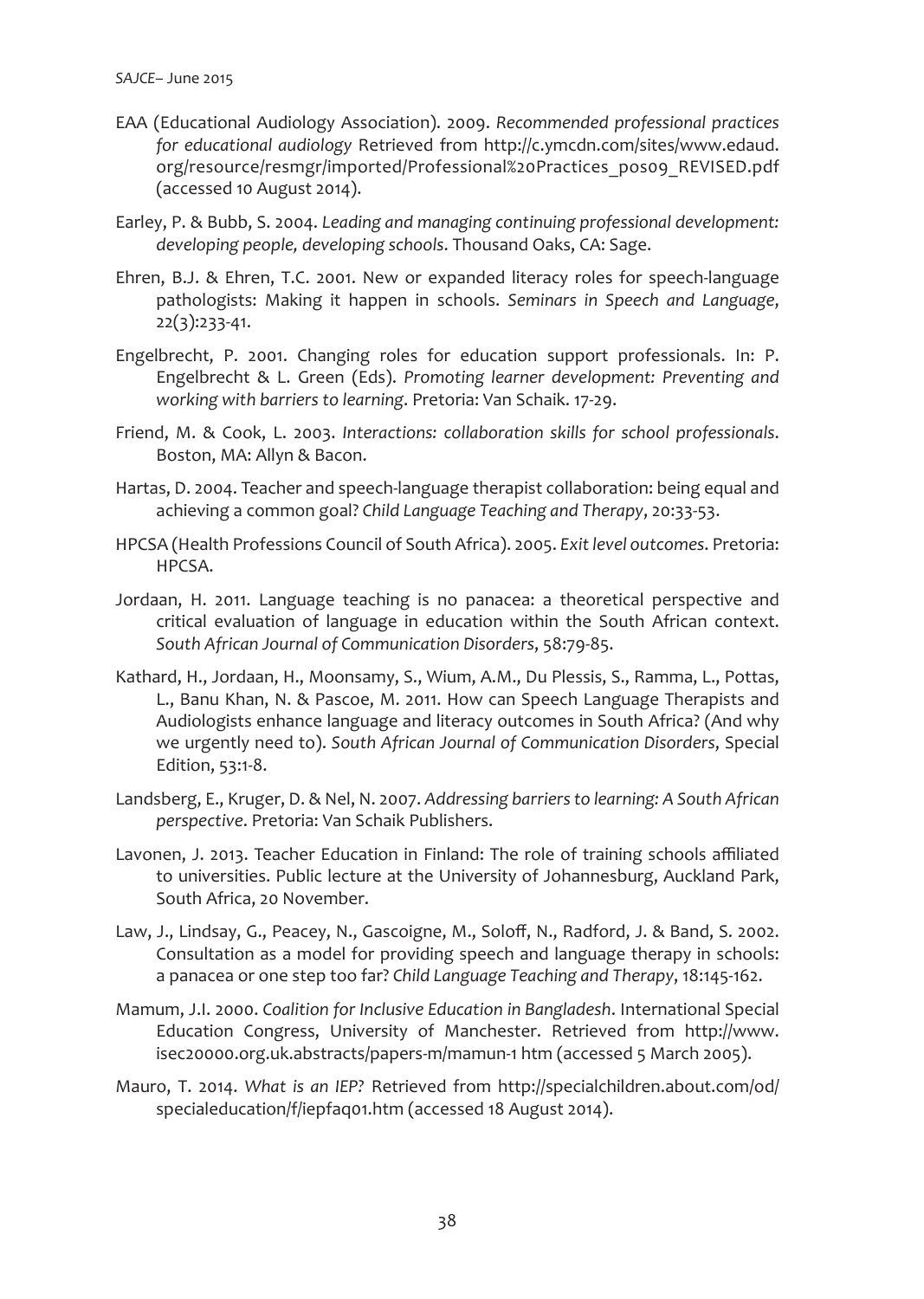- McCartney, E., Ellis, S. & Boyle, J. 2009. The mainstream primary classroom as a language-learning environment for children with severe and persistent language impairment – implications of recent language intervention research. *Journal of Research in Special Education Needs*, 9(2):80-90.
- Motshekga, A. 2010. *Statement by the Minister of Basic Education, Mrs Angie Motshekga, MP, on the progress of the review of the National Curriculum Statement*. Pretoria: Department of Basic Education. Retrieved from http://www.education.gov.za (accessed 17 August 2011).
- Motshekga, A. 2011. *Statement on the release of the Annual National Assessment results for 2011*. Retrieved from http://www.education.gov.za/Newsroom/Speeches/tabid/298/ Default.aspx (accessed 17 August 2011).
- Motshekga, A. 2013. Statement on the Release of the Annual National Assessments Results for 2013. *Newsroom Speeches*, 5 December 2013. Pretoria: Department of Basic Education.
- Naicker, S.M. 2000. From apartheid education to inclusive education: the challenges of transformation. In: *International Education Summit for a Democratic Society*, 26-28 June 2000, Detroit, M, Wayne State University. 1-13.
- O'Toole, C. & Kirkpatrick, V. 2007. Building collaboration between professionals in health and education through interdisciplinary training. *Child Language Teaching and Therapy*, 23(3):325-352.
- Owens, R.E. 2002. *Language development: An Introduction*. Boston, MA: Allyn & Bacon.
- Paul, R. & Norbury, C. 2012. *Language disorders from infancy through adolescence: listening, speaking, reading, writing and communicating*. New York: Elsevier Health Sciences.
- Ratshitanga, M. 2007. Our present is indeed connected to our past. *Pretoria News*, 20 March:15.
- Roth, F.P. & Troia, G.A. 2009. Applications of responsiveness to intervention and the speech-language pathologist in elementary school settings. *Seminars in Speech and Language*, 30(2):75-89. DOI: 10.1055/s-0029-1215716.
- RSA DBE (Republic of South Africa. Department of Basic Education). 2010a. *Curriculum Assessment Policy Statement (CAPS)*. Pretoria: Government Printers.
- RSA DBE (Republic of South Africa. Department of Basic Education). 2010b. Improving the quality of learning and teaching: Planning for 2010 and beyond. *Curriculum News*, January 2010.
- RSA DBE (Republic of South Africa. Department of Basic Education). 2012. *Guidelines for responding to learner diversity in the classroom*. Pretoria: Department of Basic Education. Retrieved from www.thutong.doe.gov.za/InclusiveEducation (accessed 1 August 2014 2014).
- RSA DoE (Republic of South Africa. Department of Education). 1995. *White Paper on Education and Training in a Democratic South Africa: First Steps to Develop a New System*. Retrieved from http://webcache.googleusercontent.com/search?q=cache:mH2JIb7DIJ0J:www. education.gov.za/LinkClick.aspx%3Ffileticket%3D855fT9w3A2U%253D%26tabid%3D191 %26mid%3D484+&cd=1&hl=en&ct=clnk&gl=za (accessed 3 August 2015).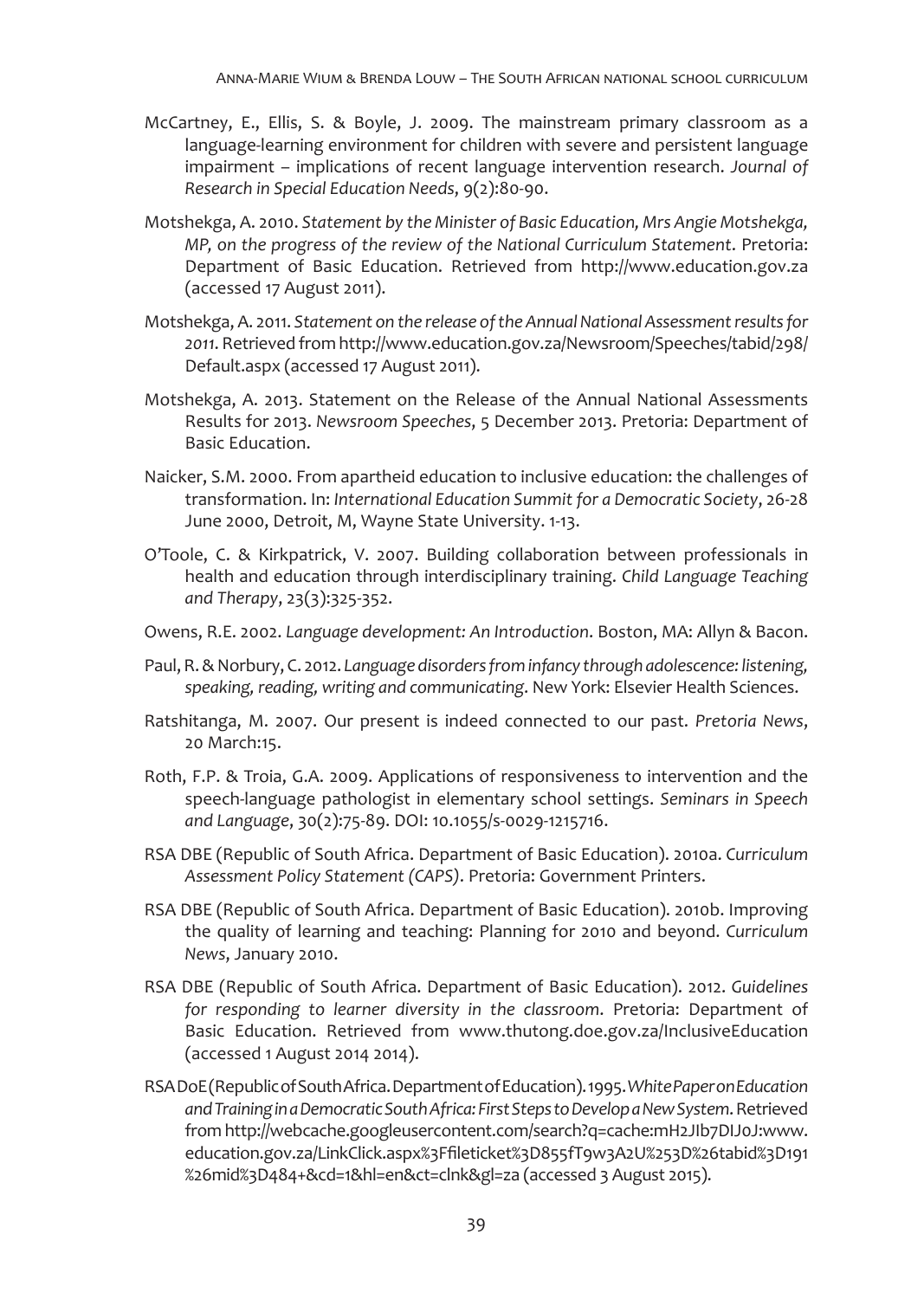- RSA DoE (Republic of South Africa. Department of Education). 1996. *The South African Schools Act 1996*. Pretoria: Actsonline. Retrieved from http://www.acts.co.za/ed\_ sasa/index.htm (accessed 24 October 2011).
- RSA DoE (Republic of South Africa. Department of Education). 1997. *Language in education policy*. South Africa. Retrieved from http://www.education.gov.za/ LinkClick.aspx?fileticket=XpJ7gz4rPT0%3D (accessed 3 August 2015).
- RSA DoE (Republic of South Africa. Department of Education). 2001a. *Education White Paper 5 on Early Childhood Education: Meeting the Challenge of Early Childhood Development in South Africa*. Pretoria: Department of Education.
- RSA DoE (Republic of South Africa. Department of Education). 2001b. *Education White Paper 6 on Special Needs Education: Building an Inclusive Education and Training System*. Pretoria: Department of Education. Retrieved from http://www.polity. org.za/govdocs/white\_papers/educ6.html (accessed 16 September 2011).
- RSA DoE (Republic of South Africa. Department of Education). 2002. *Revised National Curriculum Statement for Schools: Grades R-9*. Pretoria: Department of Education.
- RSA DoE (Republic of South Africa. Department of Education). 2008. *National strategy on screening, identification, assessment and support*. Pretoria: Department of Education.
- RSA DoE (Republic of South Africa. Department of Education). 2011. *Policy on Minimum Requirements for Teacher Education*. Retrieved from www.gov.za/sites/www.gov. za/files/34467\_gon583.pdf (accessed 5 June 2015).
- SchoolNet SA. 2007. *The seven roles of educators*. Retrieved from http://ace.schoolnet. org.za/cd/ukzncore2a/documents/core2a.7roles.htm (accessed 18 October 2011).
- Staskowski, M. 2003. Reaching for the stars: SLPs shine on literacy teams. *Seminars in Speech and Language*, 24(3):199-213.
- Van Kleeck, A., Gillam, R. & McFadden, T.U. 1998. A study of classroom-based phonological awareness training for preschoolers with speech and/or language disorders. *American Journal of Speech-Language Pathology*, 7(3):65-76.
- Wilkinson, J. & Culatta, B. 2013. Learning and Improving Together: Collaborative Professional Development. In: B. Culatta, K.M. Hall-Kenyon & S. Black (Eds). *Systematic and engaging early literacy: Instruction and Intervention*. San Diego, CA: Plural Publishing. Retrieved from http://passthrough.fw-notify. net/download/870855/http://education.byu.edu/sites/default/departments/ projectseel/documents/Teaching\_Expository\_Comprehension\_Skills\_in\_Early\_ Childhood\_Classrooms.pdf (accessed 1 August 2015).
- Wium, A.M. & Louw, B. 2013. Revisiting the roles and responsibilities of SLTs in South African schools. *South African Journal of Communication Disorders*, 60:31-37. DOI: 10.7196/SAJCD.247.
- Wium, A.M., Louw, B. & Eloff, I. 2010. Speech-language therapists supporting foundation phase teachers with literacy and numeracy in a rural and township context. *South African Journal of Communication Disorders*, 57(1):14-22.